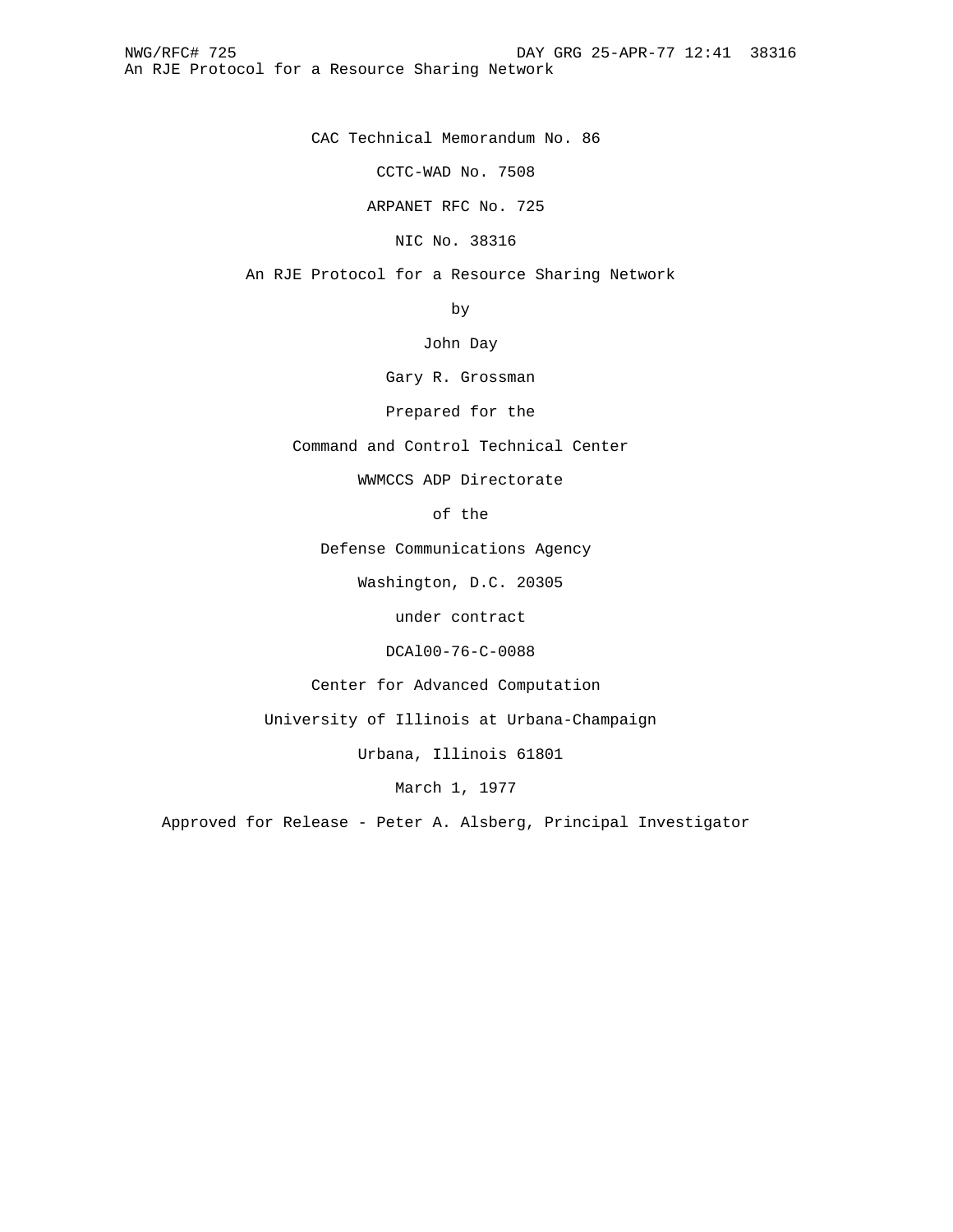For many users of the ARPANET, an RJE protocol is probably as important in terms of utility as a TELNET (VTP) protocol. In fact, the facilities provided by a TELNET and an RJE protocol are probably of most interest to most users of computer networks. For these users, the net provides a fast, cheap RJE surrogate, just as TELNET provides a telephone surrogate for the timesharing user. The collection (and layers) of protocols that provide these services must be organized to efficiently support a wide variety of applications and user needs. They should not pose an undue software burden on the user.

The "official" NETRJE protocol for the ARPANET has met an underwhelming response from both the user and server community. I believe there are two basic reasons. First, a large commitment of resources is necessary to implement NETRJE. Second, the protocol creates serious security problems.

In order to support the ARPA RJE protocol, a user must implement User Telnet, Server FTP, and User RJE, while a server must implement Server Telnet, User FTP, and Server RJE. In addition when an RJE session is going on all three of these protocol implementations will be executing for most of the life of the session. This could entail considerable burden for some systems. Although it may not be out of line to require a service to shoulder such burdens, it is out of line to require a user to assume them in order to gain a rather basic service. Most user installations are oriented toward meeting their user's needs not toward implementing large amounts of network software. (In fact one of the better aspects of the previous ARPANET protocol designs was that they attempted to minimize the work for the user. (It must be admitted though that compassion for the user was not the reason for this approach.)

In order to support a "hot line printer" (i.e., a job is automatically printed when it is completed), the user must store his user code and password for the output host at the server host. This, of course, presents a rather severe security problem. Although the ARPANET can not be made totally secure without massive revision, there are some basic precautions that can be taken to protect users from being victimized by every first year Computer Science student with access to the net.

The RJE protocol proposed here tries to mitigate the implementation problems and security problems. The protocol is designed to provide three levels of service. A user or server has the perogative to implement the protocol at whatever level their resources allow. The service can then be upgraded to cleaner or more sophisticated approaches when and if the opportunity arises.

This protocol is described in terms of the ARPANET. Several aspects of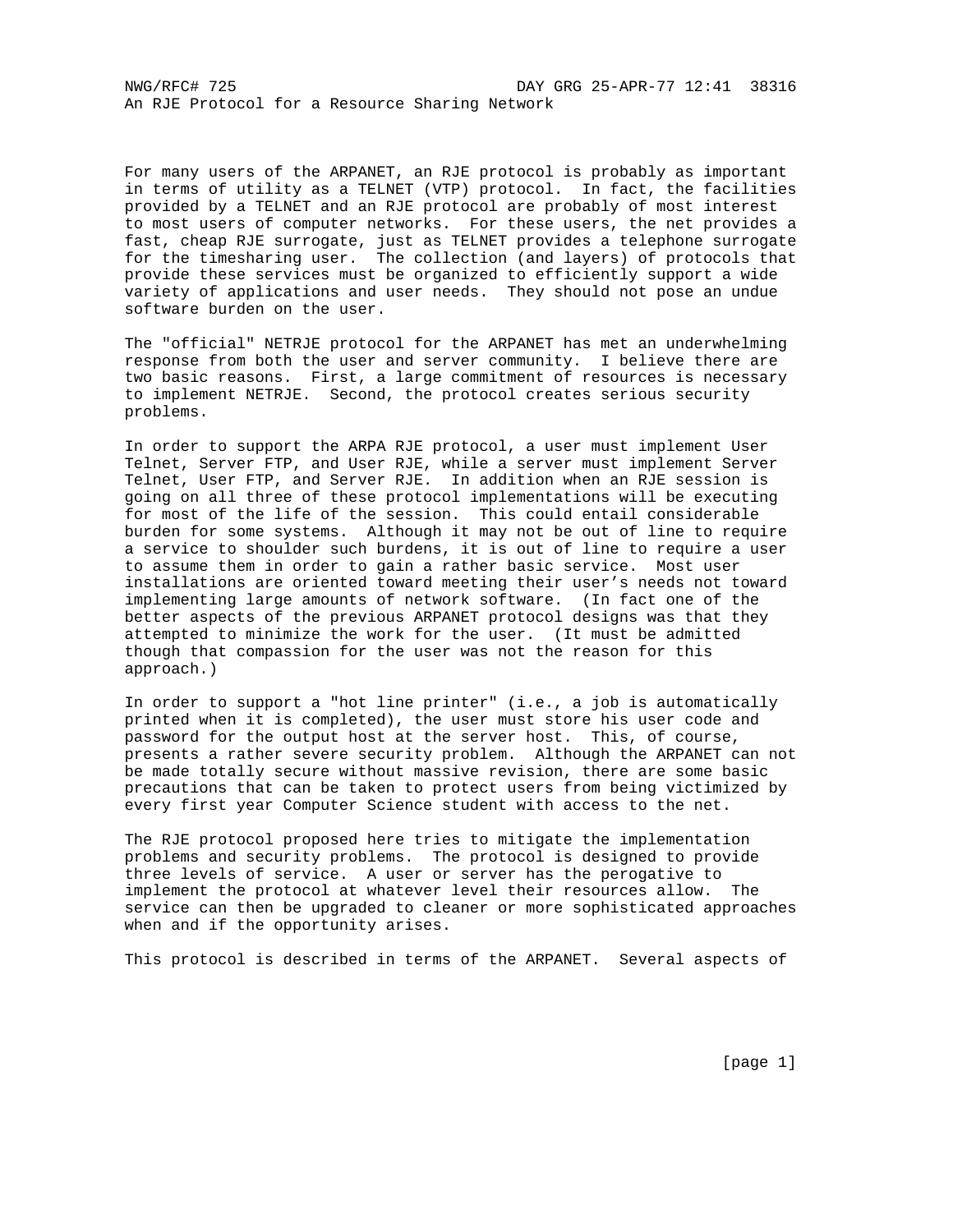the design (such as the reply structure) were made to coincide with existing ARPANET conventions. This was done to facilitate understanding and limit the discussion to the protocol itself. Although the protocol is described in ARPANET terms, it should be applicable to other network environments.

This paper is not considered to be complete in every detail. It was written primarily to elicit comments from the network community and to measure the desire of the community to adopt such a procedure. We have tried to describe enough of the protocol so that the reader can get an idea of how things are to work without getting bogged down in the detail that would be necessary for implementation. Below is an outline of the final protocol document as presently conceived. Sections marked with an asterisk are to be provided later.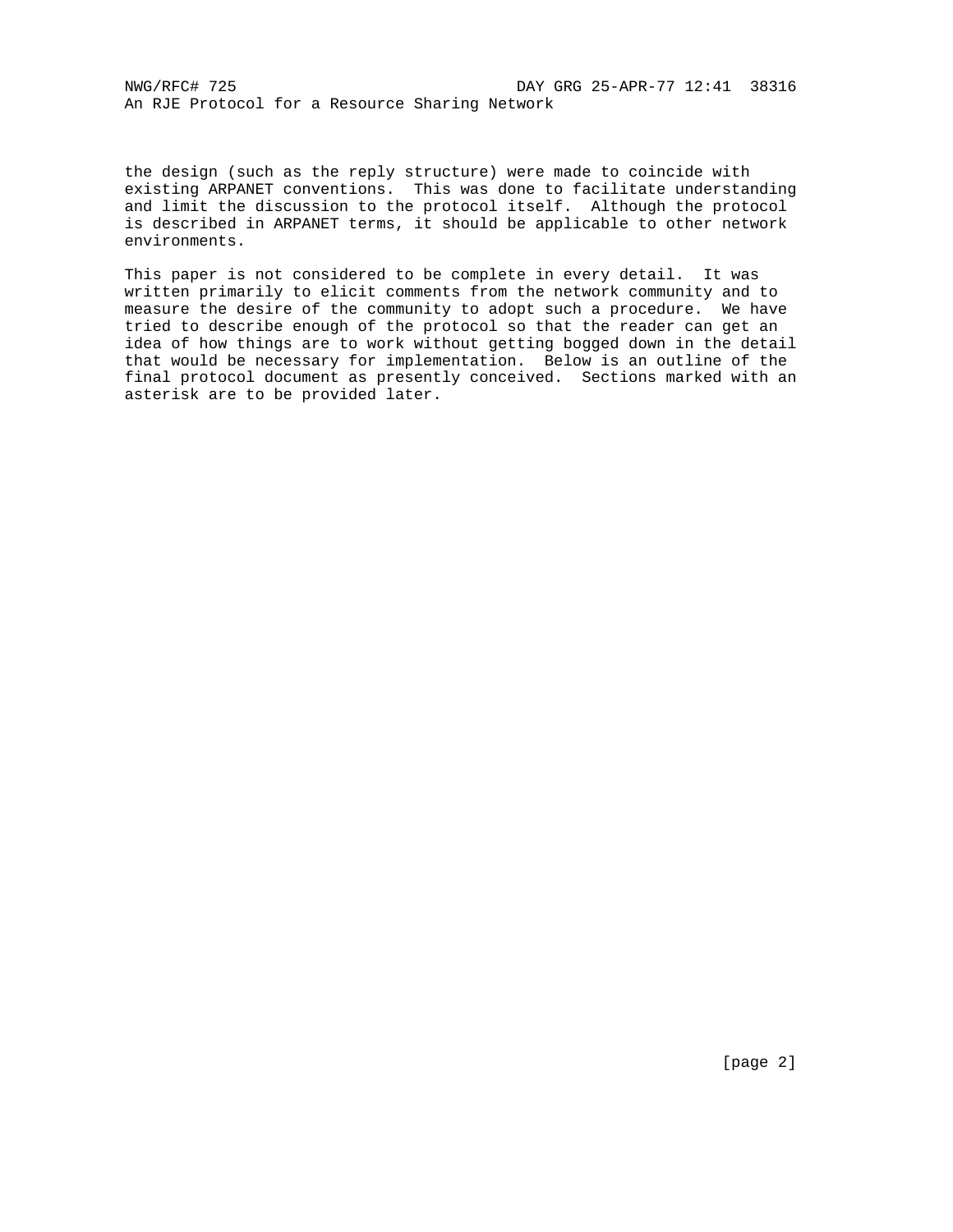```
Introduction
```
## Part I

The NETRJE Models

- 1. Telnet (VTP) Model
- 2. Telnet with Data Transfer Model
- 3. Telnet with FTP Model

Scenarios for the Models

\* Suggested Implementaton Schemes for Various Applications

# Part II

The Server RJE Commands

\* General Conventions

Commands

Replies

Numerical List

Command-Reply List

- \* Details of the Data Transfer
- \* Minimal Requirements for a User RJE
- \* Minimal Requirements for a Server RJE
- \* Glossary of Terms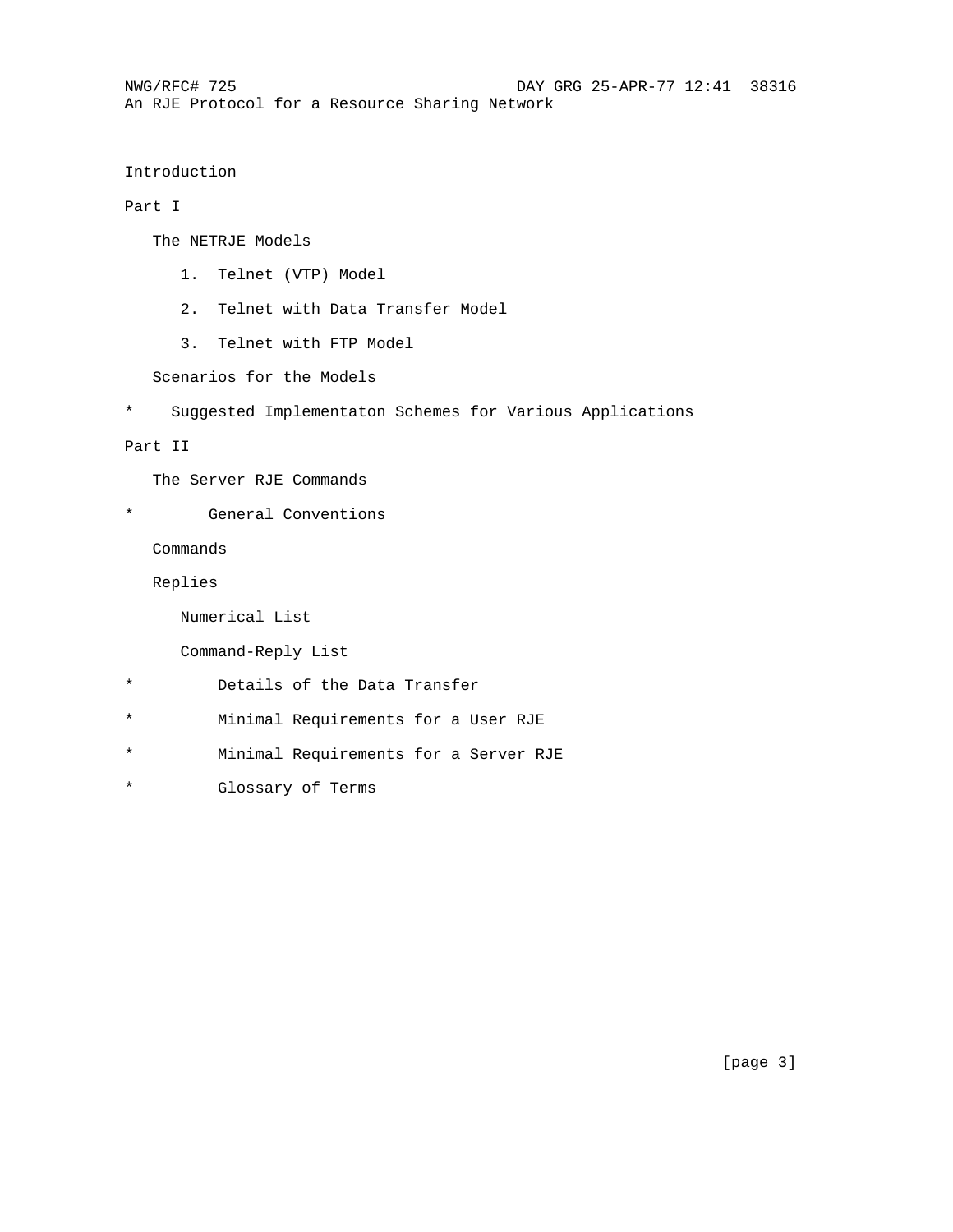Part I THE NETRJE MODELS ------------------------

This section describes the proposed NETRJE protocol in a narrative form. A formal definition will be included in Part II after review. The narrative should provide the general reader with the flavor of the protocol without getting bogged down in unnecessary detail. The proposed NETRJE protocol provides three different models for job submission and retrieval. The three models can be characterized as 1) RJE using Telnet only, 2) RJE using Telnet and Data Transfer, and 3) RJE using FTP. This approach provides flexibility for both implementors and users. User and server sites constrained by manpower or machine resources may implement only the simpler models. The user may use the different models separately or in any consistent combination which best suits his requirements and convenience. Servers should assume that the minimal implementation of a more sophisticated model includes the minimal implementations of all less sophisticated models. (There are, however, certain minimal requirements that must be supported.) This secton will discuss each of these models in turn, and show each one can be used to provide a useful network RJE functon.

This protocol does not contain the security difficulties of the present protocol. This has been avoided by requiring that the burden of implementing the "hot line printer" or "hot card reader" be put on the user system. Thus, those systems which desire such a facility may still support it. The user implementaton will be slightly more complicated. The trade-off is the increased security of the protocol.

End-to-end protocols are assumed to be available and to provide an ordered, error free bit stream to the RJE protocol. It is also assumed that a suitable virtual terminal protocol such as Telnet, is used to format the control connection.

RJE Using Only Telnet (VTP) ---------------------------

The intent of this model is, bluntly, to provide an official "quick and dirty" form of the protocol. Many organizatons, both users and servers, are often confronted with problem of providing a service quickly or within very tight budgetary constraints. This model is intended for these situations. With this model, the user is required only to be able to establish a Telnet connection via the RJE contact socket. Commands, replies, and data are all sent over the Telnet connecton. Card input or printer output has the appearance of coming from or going to the user's terminal. The user's system may allow output to be diverted from the terminal to another device such as the line printer. The technique of diverting terminal output was used with great success in the MARK I ANTS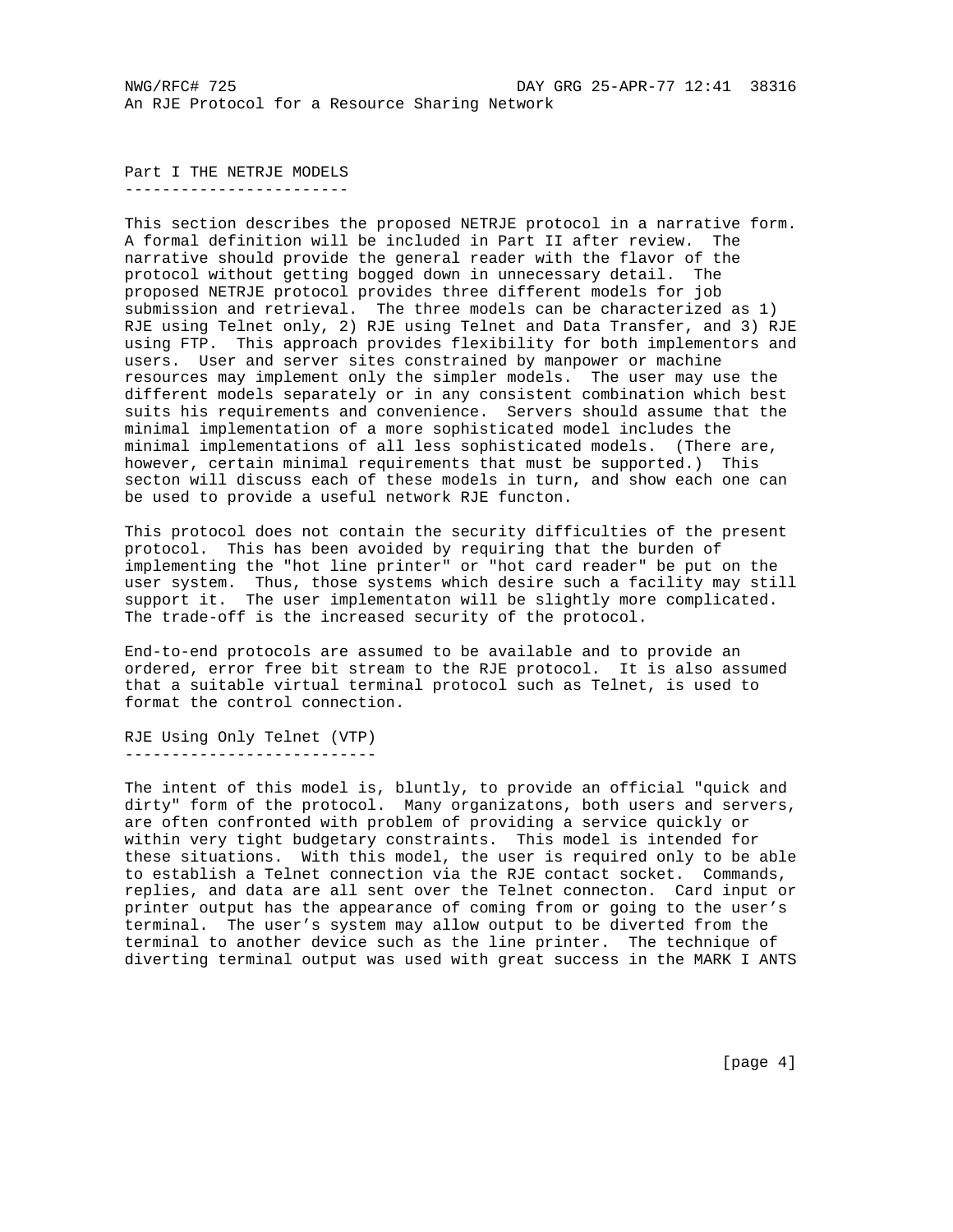systems where various devices were not assigned socket numbers as in a TIP. This technique is also useful for hosts that allow program access to the network only through the user's Telnet connection. This situation may exist in the early phases of a server's availability to the network. When data is transferred in this mode an end-of-data marker will be sent to aid the receiving host in determining when to stop diverting the data. This model will have to handle the problems of data traveling on a connection essentially meant for control. The use of this data transfer mechanism is intended as an intermediate measure required by limited resources. For now we let it stand that the designers are aware of the problems inherent in embedding commands or replies in the data stream. We will leave the exact resolution of the problem to the formal definition.

This proposed NETRJE protocol uses a schedule verb, SCHED for job submission. For this model, there are two forms of SCHED that are relevant. First, there is the "SCHED <server pathname>" form. This command indicates to the server that there exists at the server site a file with all necessary job control information and data to define a job. The server will then attempt to place the job in the job queue and reply to the user indicating success or failure and possibly a job-id. This job-id will be used when inquiring about the job status or retrieving the job's output.

When the job finishes, the server will take one of two actions:

 a) if the user is still logged in, the server will send a reply notifying the user of his job completion; or,

 b) if the user is not logged in, the server will save the status of the job which may later be interrogated via the STATUS command (see below).

The otherform of SCHED of relevance to this model has the syntax:

SCHED INPUT <CRLF><data><CRLF>.<CFLF>

This allows the user to sit down at a terminal and type his own job control or possibly a program. It also allows those users whose local systems provide a facility to transmit files with User TELNET to transmit user input job fles in this way. The RJE Server would insert the job into the local job stream, returning the proper indication of success or failure along with identification of the job.

Just as the SCHED command provides several ways for job submission, the OUTPUT command provides several options for retrieving output. The form

[page 5]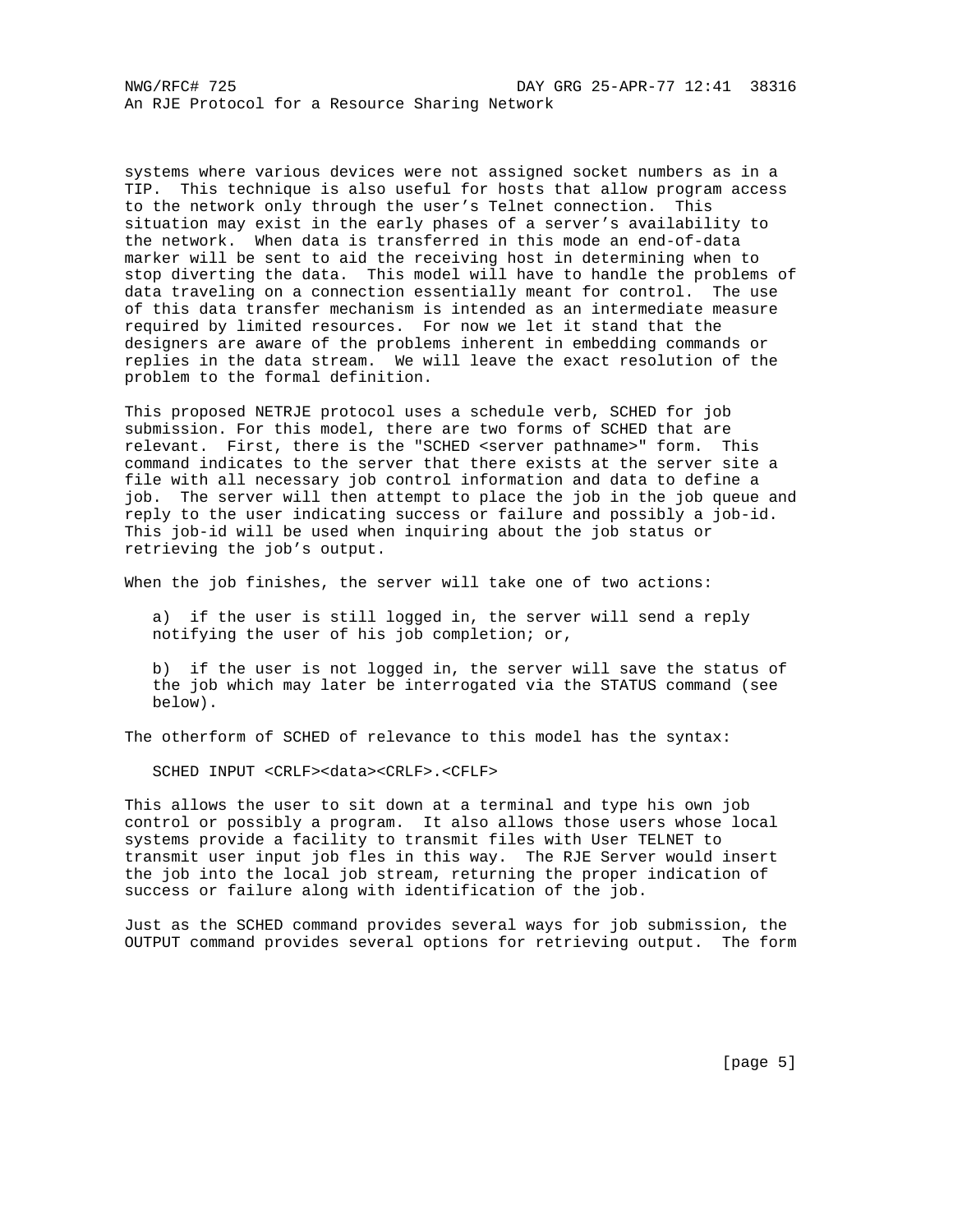### OUTPUT<job-id><server pathname>DISCARD

is sent to the server to initiate the output to the user's site according to output specifications defined by previous OUTDEF commands (see below). The optional DISCARD argument to the OUTPUT command indicates, if present, that the file is to be destroyed after transmission has completed successfully.

The OUTDEF command for a job may be sent at any time after the job has been scheduled and before it is retrieved using the OUTPUT command. This command will specify the parameters necessary to effect the transfer of the output to the user or to define the disposition of the output. We realize that the OUTDEF <job-id><server pathname> command (indicating that output is to be placed in a file described by the pathname) may be difficult for some systems to implement. These systems would merely respond negatively indicating their inability to perform the function.

A scenario is now in order to illustrate the model. The user has logged in to Multics and is ready to submit an RJE job in the following way (XXX will denote the as yet unspecified reply code for the reply):

SCHED MY-JOB>TREK

The system responds with a reply indicating the job has been submitted successfully and returns a job-id, say XA1423.

XXX JOB XA1423 was successfully submitted.

At some later time a message appears.

XXX JOB XA1423 has completed.

The user or user process now sends OUTDEF XA1423 TELNET indicating that the job should be sent on the TELNET connection. A reply returns

XXX last command successful.

The user now sends

OUTPUT XA1423

and the server replies with

XXX Output ready. Type an empty line when ready.

The user then sends an empty line when he is read to receive the output.

[page 6]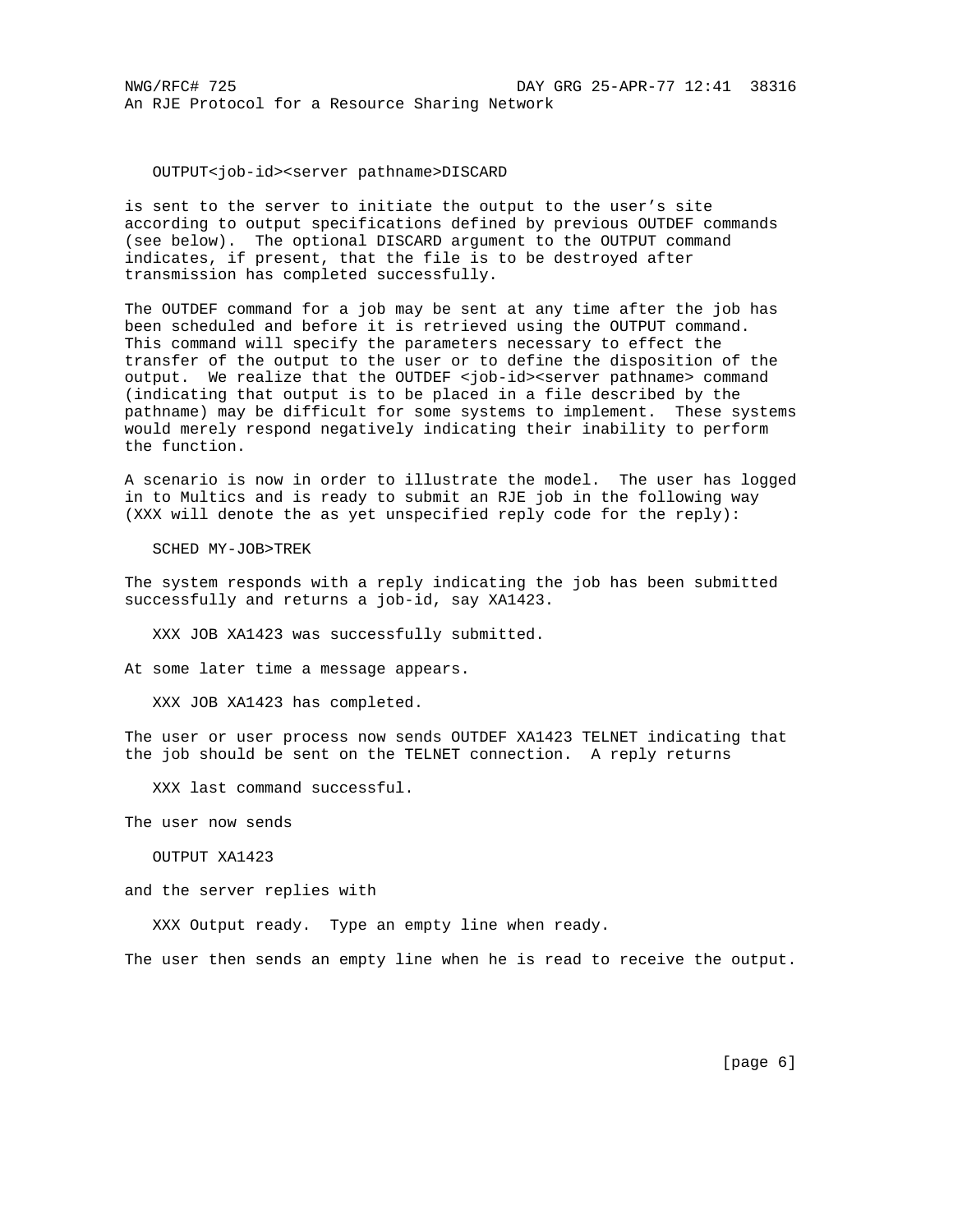This exchange allows the user to effect output diversion at his local site if necessary after he has confirmed the server is ready.

If the user had not wished to wait on his output and had logged off after getting the successful submission, the next time the user logged in he could inquire as to the status of the job or all jobs under his usercode and then proceeded to output any or all of them.

RJE with TELNET and Data Transfer ---------------------------------

The previous model provided a minimal implementation for NETRJE. This model provides better data transfer facilities without requiring an FTP implementation. This model requires no new commands, but does manipulate connections differently, so that data is not required to flow on the command connection (see Fig. 2). Data is sent on separate default connections (unless otherwise specified) as in the CCN NETRJS protocol. However, for this protocol the defaults used will be the same offsets from the control connection as those in FTP.

The use of this model is indicated to the Server by either the INDEF command or a SCHED command with no arguments. The INDEF command allows the user to specify a socket other than the default socket as the source of the input. On receipt of the SCHED or INDEF indicating this technique is to be used, the Server will attempt to connect to the appropriate socket. If a SCHED command was sent, the user protocol interpreter could start sending cards as soon as the data connection is established. (It is assumed that the user interface has indicated to the RJE protocol interpreter where the cards are to come from.) If the command was INDEF, then the Server will not start reading until the SCHED is received. Similarly, when the output is ready, either an OUTDEF or OUTPUT command is sent to set up and start the printing. The INDEF and OUTDEF commands used with this mode will also allow moving data to or from a TIP or printer.

This model requires definiton of actual data transfer formats for the reader and printer lines. We propose that the formats and connection schemes of the present FTP be adopted. This solution has the advantage of not requiring extra coding efforts for users with FTP implementations and may allow them to organize their FTP implementations and may allow them to organize their FTP and NETRJE implementations in such a way as to take advantage of common algorithms. One might easily confuse this solution with a revival of the Data Transfer Protocol. Some thought on a more rigorous definition of a Data Transfer Protocol for the common use of FTP and RJE might be worthwhile in the future.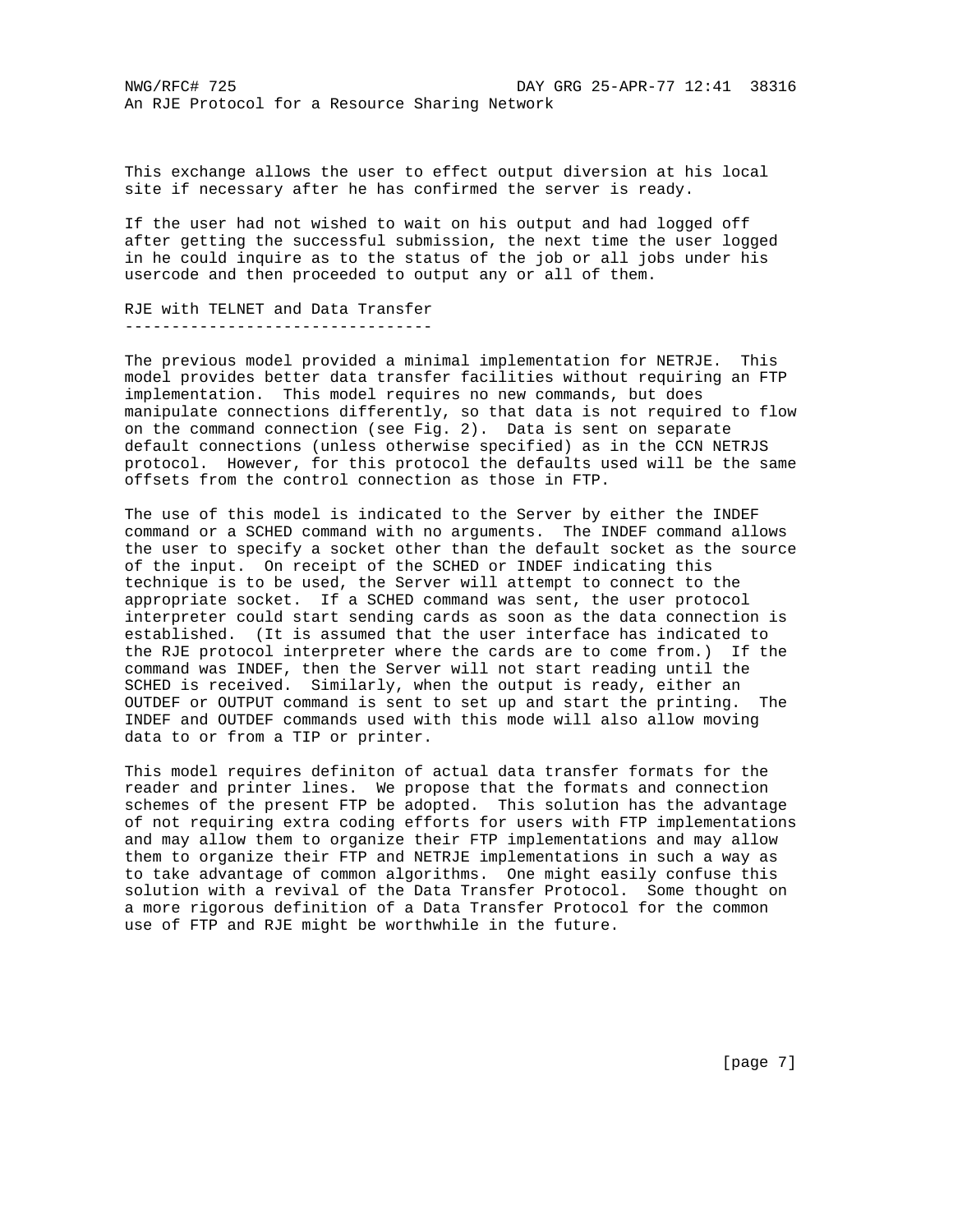Let us consider a scenario.

The user wishes to submit a card deck to the Server. He then types

SCHED<CRLF>

The Server opens a connection to the user's default card reader socket while sending a reply to the user on the control connection.

XXX attempting connection to card reader.

When the connection is opened, another reply:

XXX transfer started

and when completed:

XXX JOB XA 1423 was successfully submitted.

When the job completes and the completion message is sent to the user, he may wish to send the output to his TIP printer on socket Y. He will then type

OUTDEF XA1423 255, Y (255 being his host address).

The Server will then attempt to connect to the socket and will reply

XXX printer connection successful.

When the user has satisfied himself all is in readiness, he will type

OUTPUT XA1423

and the Server will start sending and reply to the user

XXX print started.

When the transfer is complete the Server will close the data connection and send an appropriate reply.

[page 8]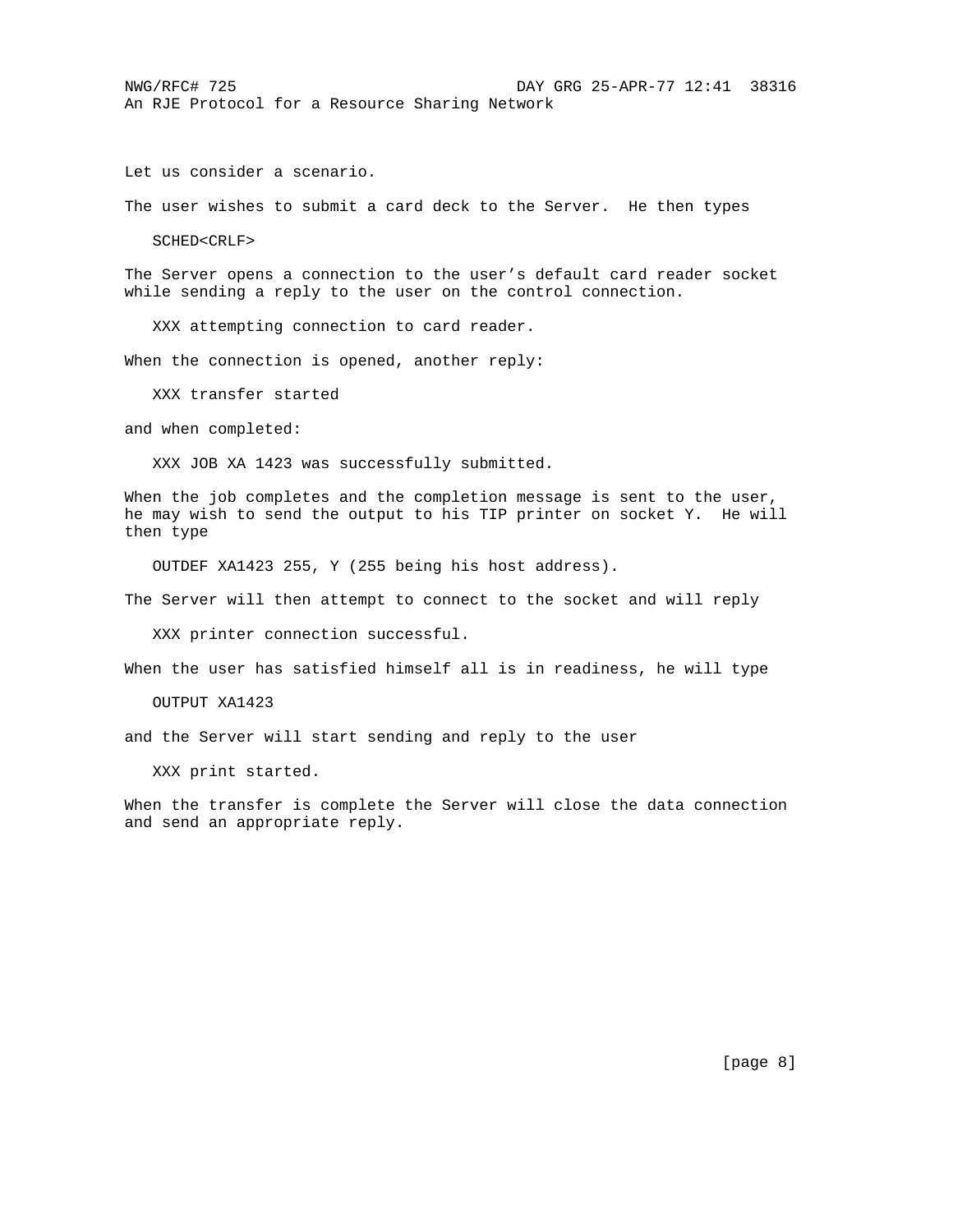NETRJE Using FTP ----------------

This model (illustrated in Fig. 3) uses FTP to effect the transfer of the files. It may be easier for some systems to use this sort of model for more sophisticated RJE systems. This is especially true if the users desire to take input from the local file system or to send output to the local file system rather than from an actual card reader or to an actual line printer. Although using the local file system is not prohibited by the Data Transfer model, it may be easier to approach through FTP. Using FTP with NETRJE also allows the utilization of the FTP server-server transfer mechanism to generate input from or direct output to a third host.

The only new facility required by this model are the commands INPATH and OUTPATH. When using FTP to transfer input to the Server, the user must know where to send the job so that it enters the job stream. The INPATH command returns as a reply such a legal pathname. Thus the scenario for job submission is as follows: The user sends an INPATH command; the Server responds with a legal Server pathname for the user. The user process starts sending the input to the file using FTP. When transfer is complete, the user sends a SCHED <server pathname> command. When the job has finished, the pathname created for the user may or may not destroy the input file. The OUTPATH command is similarily used to identify the pathname for the output, so that it may be retrieved by FTP. Some systems may define file names in such a way that the user may derive them from the parameters of his job.

Note on Replies

In all of the above examples we have refrained from defining actual reply codes. The intent is to use the same reply structure, and where appropriate the same numbers, as described in RFC 640 "Revised FTP Reply Codes".

Protocol Measurement

An integral part of any good protocol definition is a set of measurements to allow evaluation of both the protocol and its implementation. This provides two functions: 1) It allows the protocol designer to evaluate the protocol and make improvements. 2) It allows the user of the protocol to know how expensive it is and to demand improvements. The proposed NETRJE protocol provides two sets of measures - one for a particular session and one for overall performance. These measurements may be elicited by the MEASURE command which will take an argument with three values: JOB (job statistics and cost measurements), SESSION (measurements taken for this sesson), and GLOBAL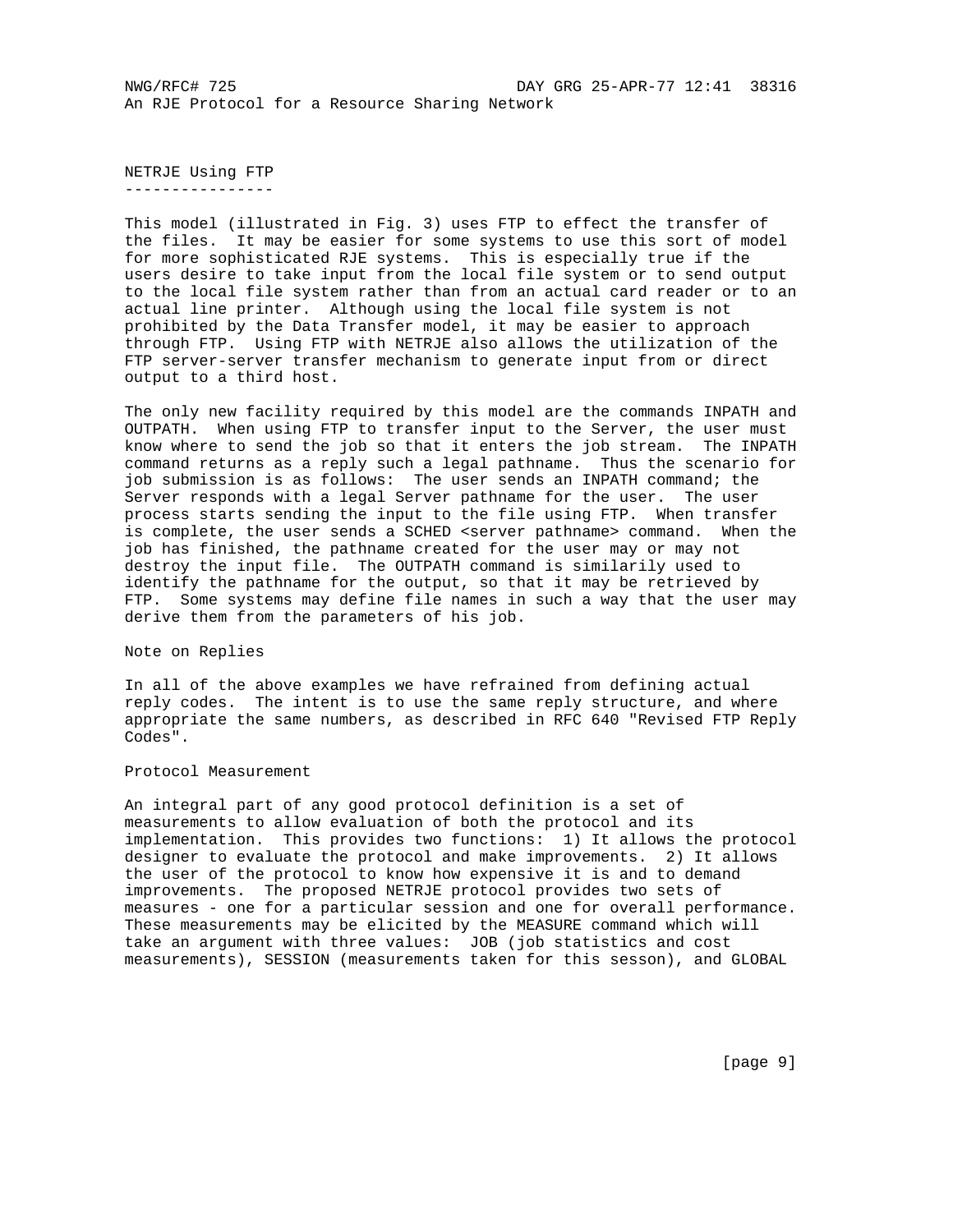(overall measurements of the performance of the protocol and its implementation). The command will return the measurements in a fixed format reply.

The measurements reported for a job are:

- 1. CPU time,
- 2. I/O operations,
- 3. storage space time product,
- 4. job cost in dollars,
- 5. elapsed time the job waited before being executed, and
- 6. elapsed time for the job to execute.

The measures taken from a sesson are:

- 1. number of bits transferred,
- 2. transmission rate of input or output transfers,

 3. the amount of CPU time, storage space-time product, and I/O operations for the session.

4. cost in dollars and cents.

The measures to be taken globally are:

- 1. frequency of commands and possibly command forms,
- 2. model frequency (which submission/retrieval model used),
- 3. transmission mode frequency,
- 4. total number of sessions,

 5. transmission rate: average, std. deviation, upper and lower bounds (also by transmission mode),

 6. cpu time, storage space-time product, and I/O operations for both the protocol and jobs submitted: average, std. deviation, and upper and lower bounds (overall as well as by model, transfer mode, and file size). (The reason for including job statistics here is so that

[page 10]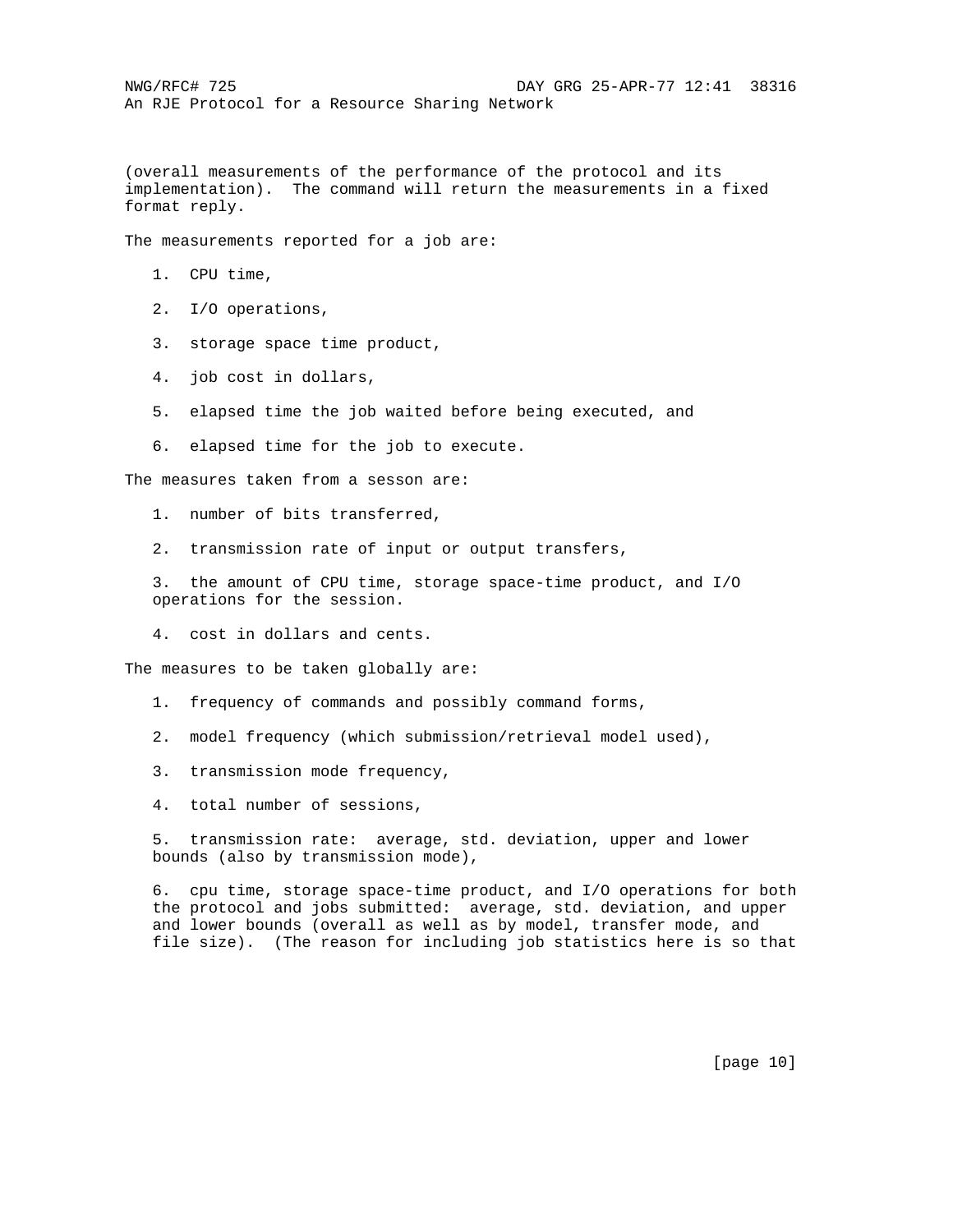management and systems personnel have some indication how the facility is being used.)

It is clear that it may be difficult to acquire some measures (such as transmission rate) when NETRJE is using FTP. This is unavoidable since FTP is not metered. The most straightforward solution is also to meter FTP (hint). For the final definition a close look will be given to the subset that should be required. Comments are welcome. However, we believe strongly that it is very important to know how a facility like this is used as well as how well it performs.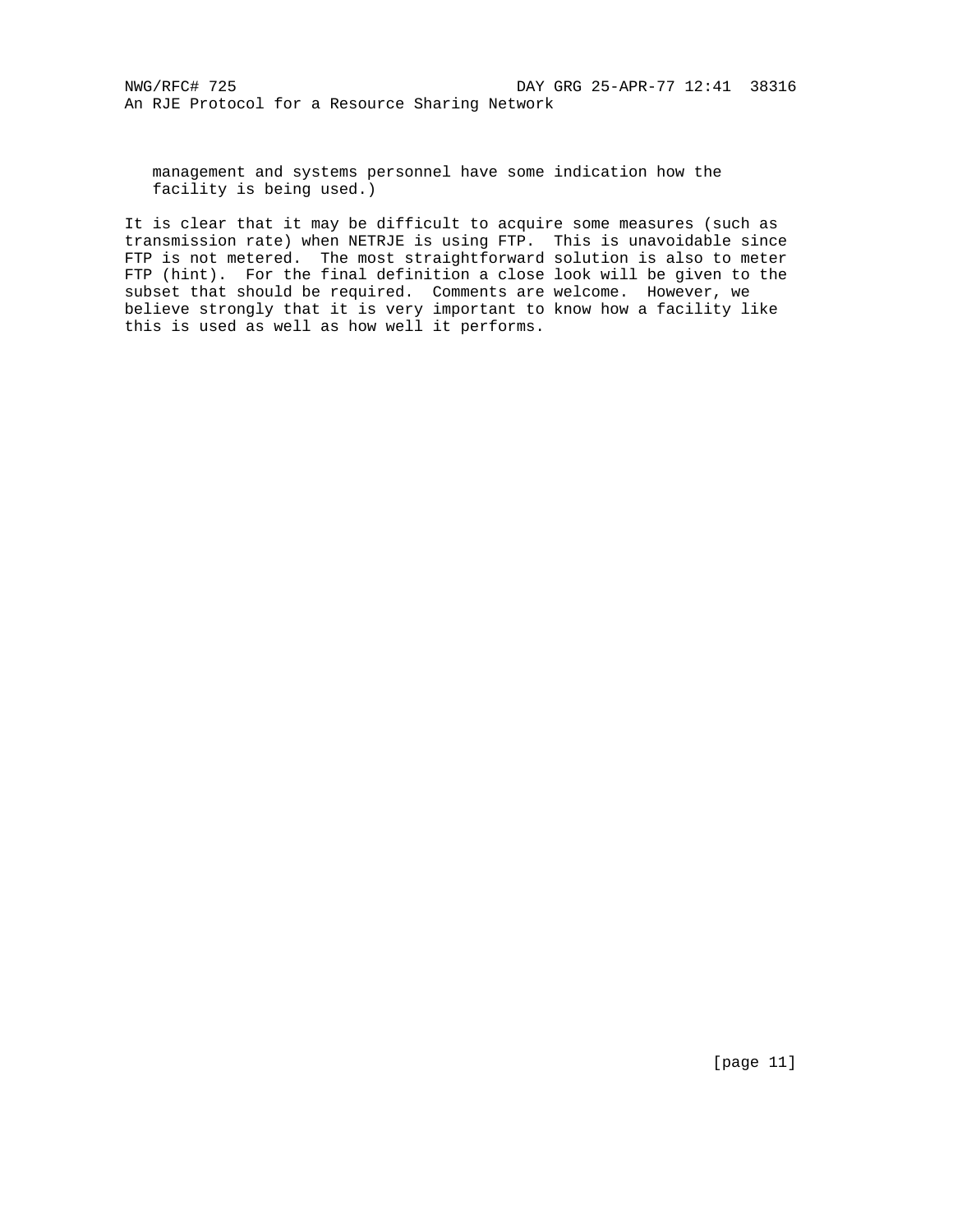Part II. Preliminary Definition of NETRJE Commands ---------------------------------------------------

For purposes of discussion this section gives a very preliminary definition of the NETRJE commands and their replies. The intent is to give a brief but not exhaustive definition of each command and its major replies to give the flavor of the protocol. We do not do this to discourage nit-picking by critics, since we may actually overlook the obvious on occasion, but merely to expedite the writing of this paper.

The reply scheme will follow the model of the revised FTP reply codes described in RFC 640.

Access Control

USER <usercode>

PASS <password>

ACCT <account>

These perform the normal functions to log the user into the system. The replies to them are the standard ones in FTP. It was never clear why "account" was not included in the old NETRJE. Presumably, if it's necessary for an FTP or Telnet user, it will be necessary for an RJE user.

### REINIT

This command reinitializes the state of the NETRJE server process so that it is ready for a new user. If the transfer of data is in progress for the previous user, it will be allowed to complete.

## ABORT

This command is used to abort the transfer of data. This command is meaningful to the Server only if the data is being transferred over the Telnet connection or the default data sockets. If FTP is being used, the execution of this command is the responsibility of the USER NETRJE process.

#### BYE

This command causes the Server to log out the user and close the Telnet connection. If the transfer of data is in progress, the action of the command will be delayed until the transfer is complete.

[page 12]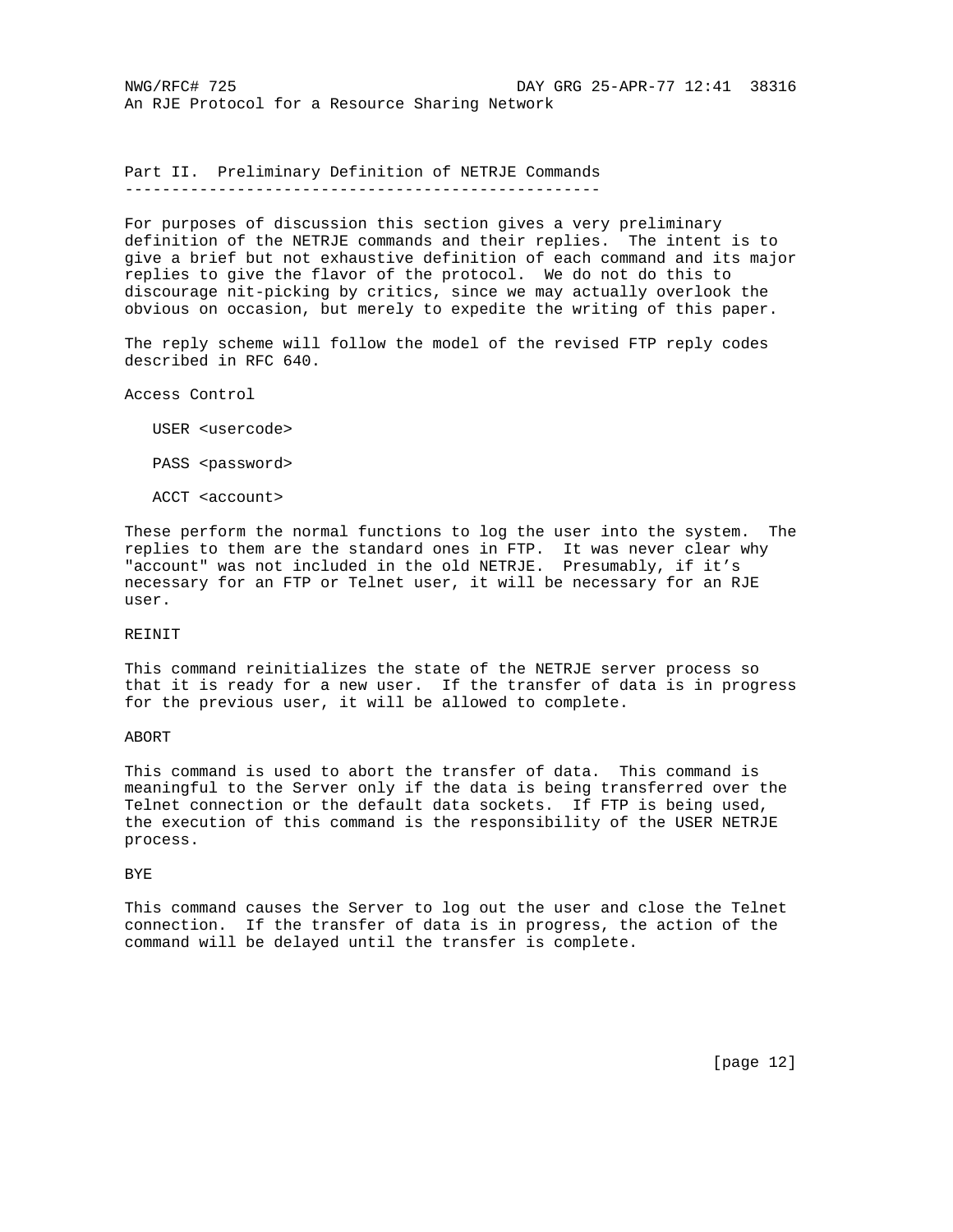SCHED <input part><output part>

<input part>::= <empty>|<server pathname> [DISCARD]

INPUT <CRLF> <text> <CRLF>.<CRLF>

output part ::= <empty>|<server pathname>[DISCARD]

server pathname  $\cdots$  {locally recognizable string of characters terminated by an ASCII NULL}

This command causes the input described by the <input part> to be entered into the RJE job stream and the output produced to be disposed of according to the <output part>. The null condition for either argument implies that the information has been previously specified or is the default.

For the <input part>, the <empty> may imply two actions. If an INDEF command has previously specified a <server pathname>, input to the job stream is taken from the file indicated by the file name. If the INDEF command has specified that the input is to come from a CCN-like data transfer socket, the SCHED <empty> command is the signal for the Server to start reading data.

The DISCARD modifier, if present, indicates that the file should be discarded after it has been transmitted or it has been received and executed. If the input stream is to be sent on the Telnet connection, the source may be a local device or a human user. This facility is provided for mini-hosts that can't use one of the other techniques and for the user who wishes to enter job control directly at his terminal.

The empty for output specifies either the primary output file of the job (the default) or a previously specified server pathname (OUTDEF command).

Successful replies to this command should indicate any job-id assigned by the local RJE system along with other status informaton. Failure would be because files did not exist, access was denied, etc.

OUTPUT <output spec>

<output spec>::= <job-id><xmsn part>|<job-id><server pathname>

<xmsn part>::= <empty>| /<IO params>

<IO params>::= <xmsn params>, <dest>

[page 13]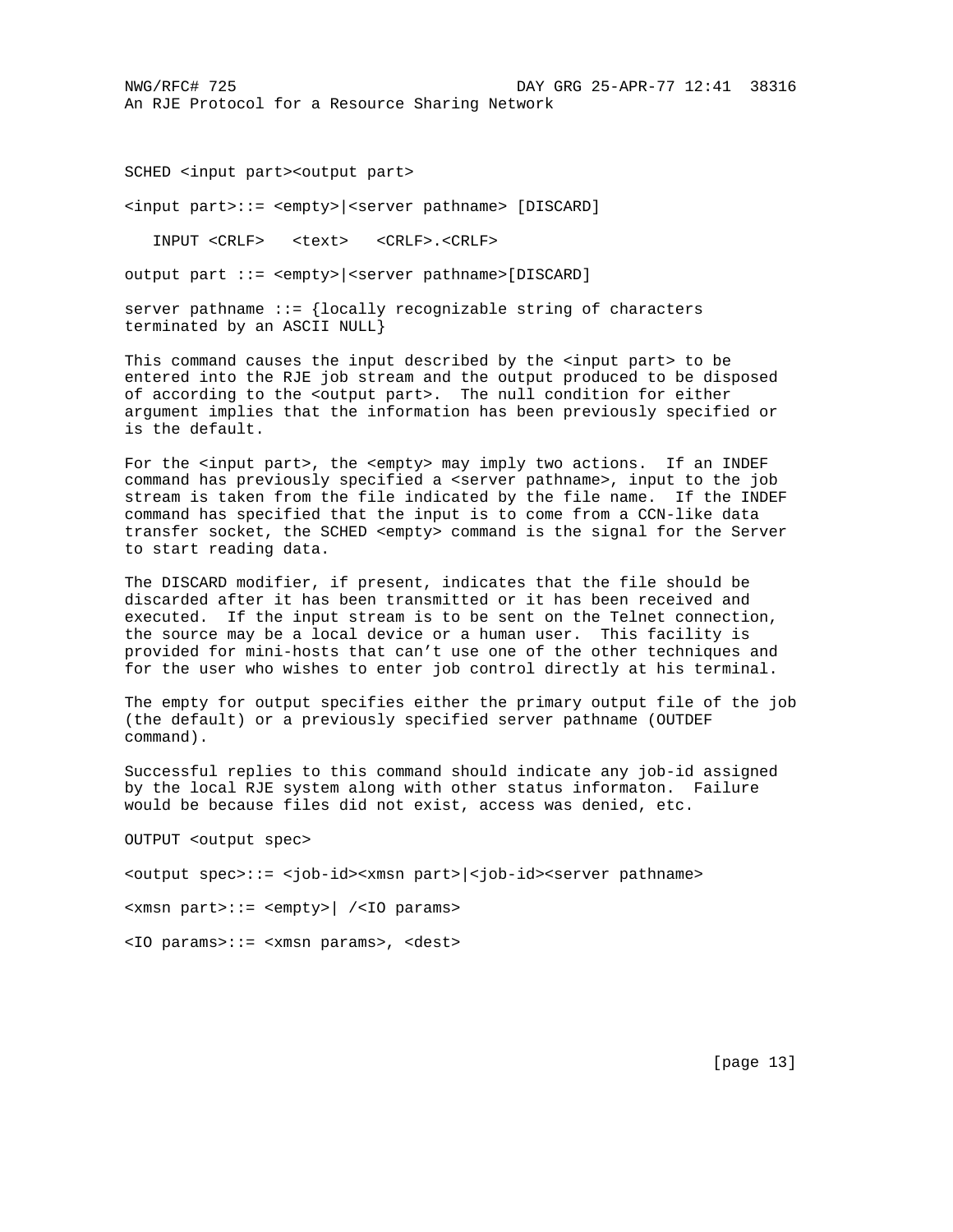This command indicates to the Server what output is to be sent to the user, how it is to be sent, and to whom. The <IO params> part will allow the specification of a host and socket so that output may be sent to a TIP printer, or alternatively sent on the Telnet connection or to the default data sockets. This argument also specifies the format and representation of the data.

When the Server receives this command, it will proceed to transmit the output to the host in the prescribed manner. The reply structure of this command will depend on how the output is moved and will be discussed in more detail later.

INPATH

This command returns to the user a legal pathname at the Server. The user may then transfer his input to this pathname for eventual submission to the RJE facility.

OUTPATH

This command performs a similar function to INPATH.

DISCARD <job-file-id> | <server pathname>

This allows the user to destroy input or output files associated with a job.

INDEF <job-id><I/O params>

OUTDEF <job-id><I/O params>

These commands allow the user to specify the parameters necessary to send input or retrieve output. This command specifies how the data will be transferred and specifies format, etc.

CANCEL <job-id>

This command allows a job to be cancelled from the RJE job stream.

STATUS <status arg>

status arg ::= <empty>|<user id>|<job-id>|<job-id><blank><job-file-id>

This command allows the user to determine the status of the RJE session, all jobs under his usercode, a specific job, or the output of a specific job.

[page 14]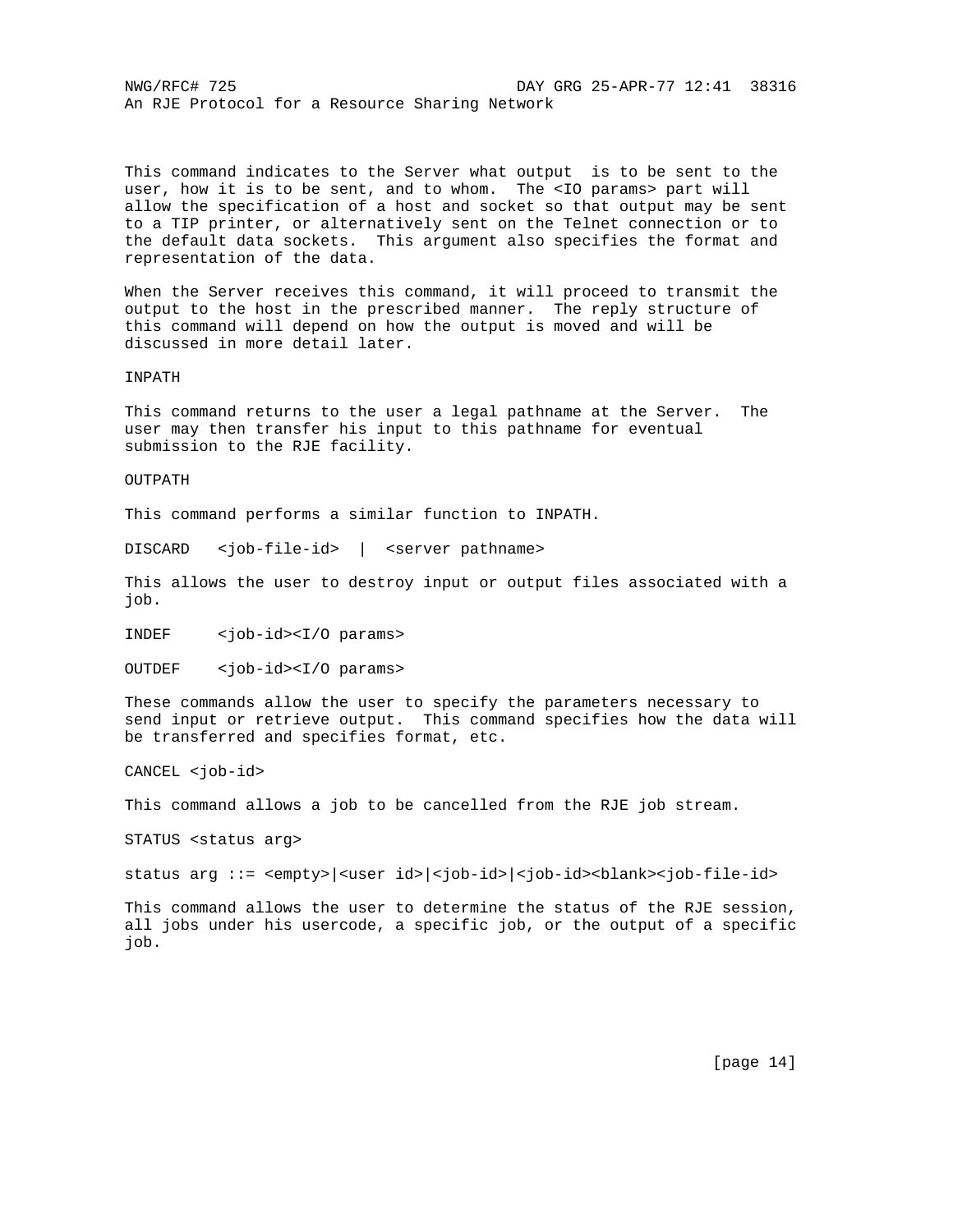ALTER <job-id><site specific option>

SITE <site specific option>

These commands allow site specific commands to be passed to the Server RJE system. The ALTER command is intended to effect specific jobs, while the SITE command is used for commands of more global effect. They could be merged into one.

OP <operator message>

This command allows messages to be sent to the operator at the Server site.

Reply Codes for the Proposed NETRJE -----------------------------------

The reply codes for this protocol will follow the model proposed for the new FTP specificaton in RFC 640. As a reminder we insert the pertinent information from that RFC:

There are five values for the first digit of the reply code:

1yz Positive Preliminary reply

 The requested action is being initiated; expect another reply before proceeding with a new command. (The user-process sending another command before the completion reply would be in violation of protocol; but server-FTP processes should queue any commands that arrive while a preceding command is in progress.) For implementations where simultaneous monitoring is difficult, this type of reply can be used to indicate that the command was accepted and the user-process may now pay attention to the data connections.

2yz Positive Completion reply

 The requested action has been successfully completed. A new request may be initiated.

3yz Positive Intermediate reply

 The command has been accepted, but the requested action is being held in abeyance, pending receipt of further information. The user should send another command specifying this information. This reply is used in command sequence groups.

[page 15]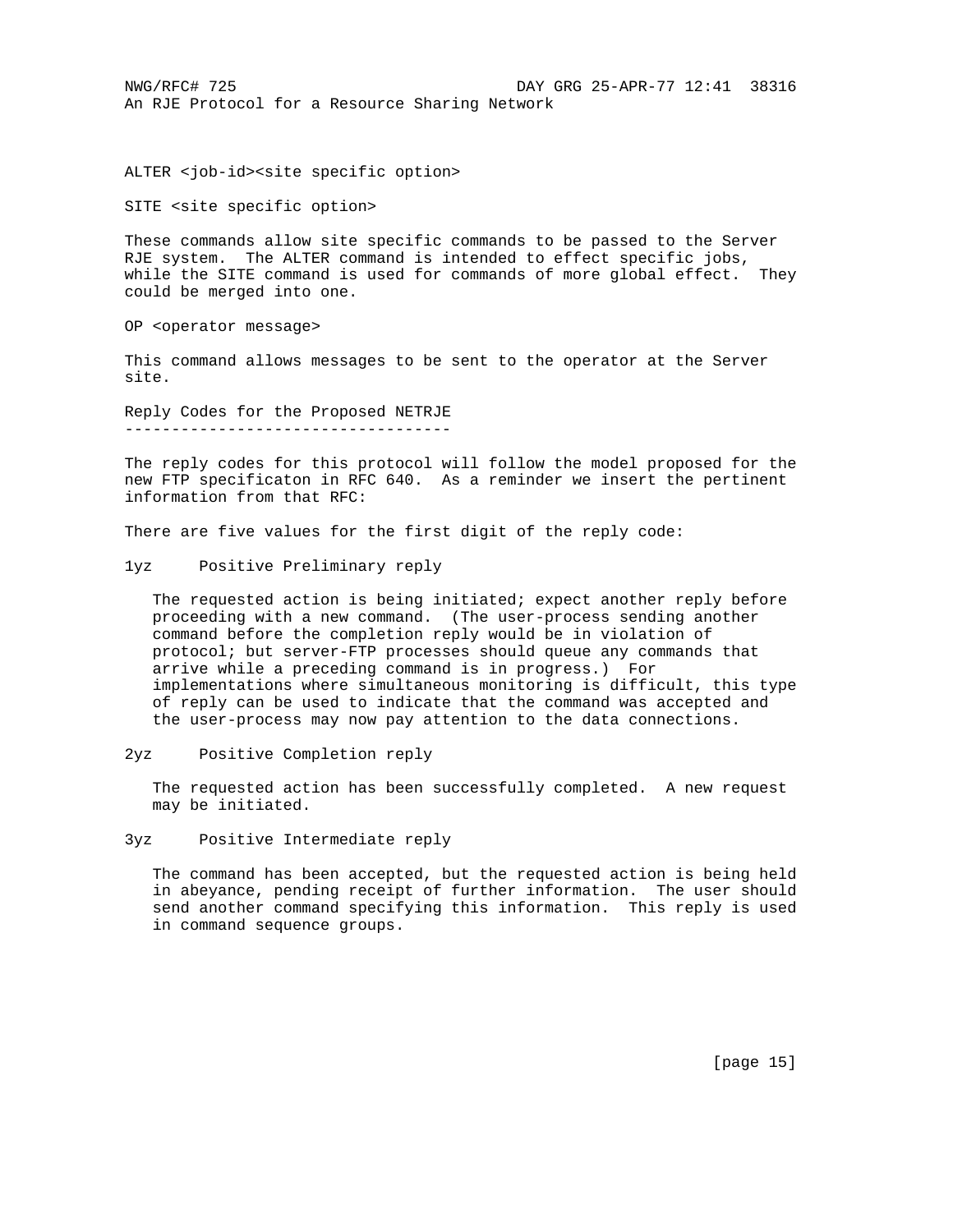### 4yz Transient Negative Completion reply

 The command was not accepted and the requested action did not take place, but the error condition is temporary and the action may be requested again. The user should return to the beginning of the command sequence, if any. It is difficult to assign a meaning to "transient", particularly when two distinct sites (Server and User-processes) have to agree on the interpretation. Each reply in the 4yz category might have a slightly different time value, but the intent is that the user-process is encouraged to try again. A rule of thumb in determining if a reply fits into the 4yz or the 5yz (Permanent Negative) category is that replies are 4yz if the commands can be repeated without any change in command form or in properties of the User or Server (e.g., the command is spelled the same with the same arguments used, the user does not change his file access or user name, the server does not put up a new implementation.)

#### 5yz Permanent Negative Completion reply

 The command was not accepted and the requested action did not take place. The User-process is discouraged from repeating the exact request (in the same sequence). Even some "permanent" error conditions can be corrected, so the human user may want to direct his User-process to reinitiate the command sequence by direct action at some point in the future (e.g., after the spelling has been changed, or the user has altered his directory status.)

The following function groupings are encoded in the second digit:

x0z Syntax - These replies refer to syntax errors, syntactically correct commands that don't fit any functional category, and unimplemented or superfluous commands.

x1z Information - These are replies to requests for information, such as status or help.

x2z Connection - Replies referring to the Telnet and data connections.

x3z Authentication and accounting - Replies for the logon process and accountng procedures.

x4z Unspecified as yet.

x5z File system - These replies indicate the status of the Server file system vis-a-vis the requested transfer or other file system action.

[page 16]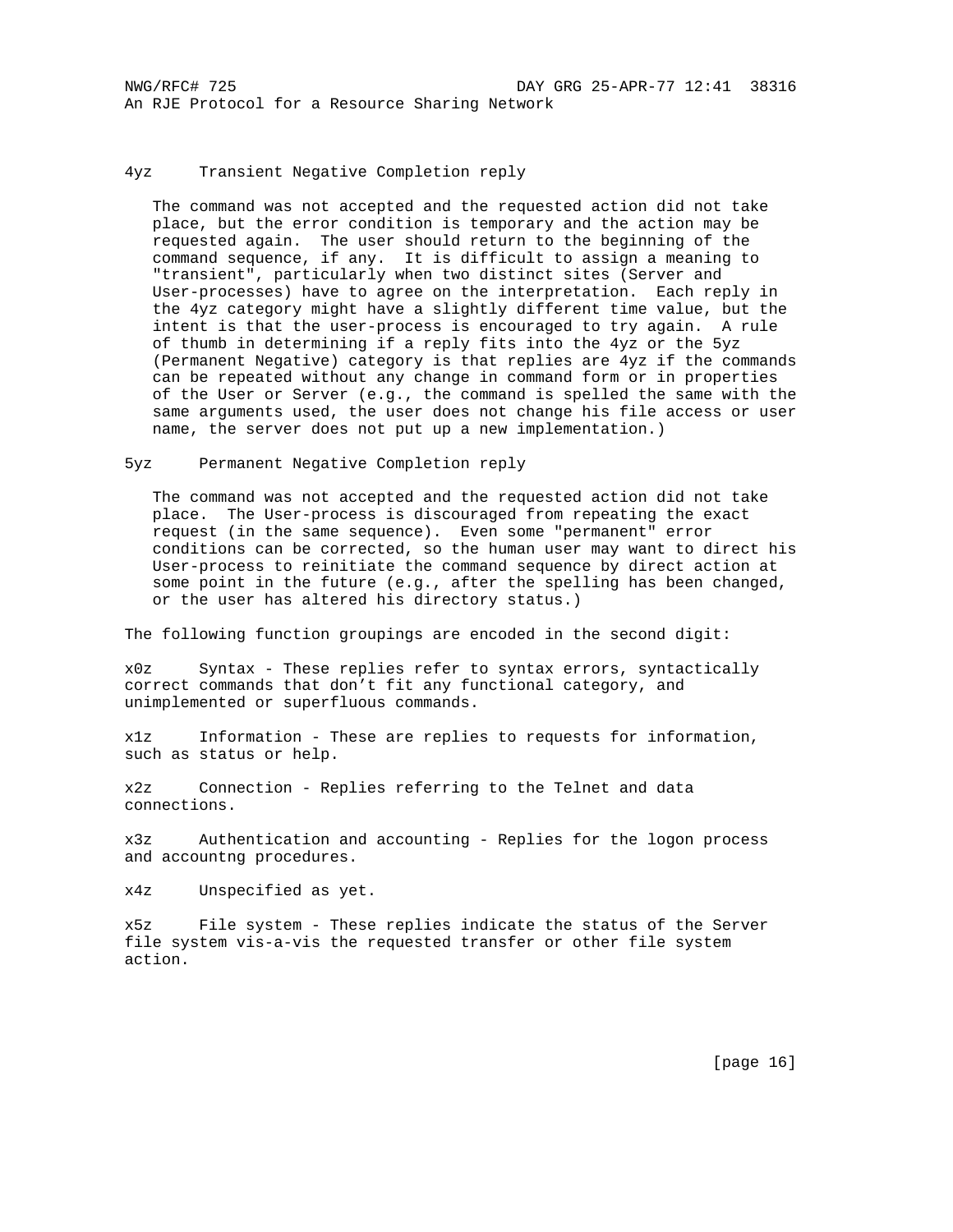The third digit gives a finer gradation of meaning in each of the function categories specified by the second digit. The list of replies below will illustrate this. Note that the text associated with each reply is suggestive, rather than mandatory, and may even change according to the command with which it is associated. The reply codes, on the other hand, should strictly follow the specifications. That is, Server implementations should not invent new codes for situations that are only slightly different from the ones described here, but rather should adapt codes already defined.

Below is a list of replies ordered by reply code. Some new replies have been added for RJE; these are marked by asterisks to aid the reader. Following this list is a list of commands with the replies that are possible for that command. This list is not considered complete or final; as usual comments are welcomed.

110 Restart marker reply,

 In this case the text is exact and not left to the particular implementation; it must read:

MARK yyyy = mmmm

 where yyyy is user-process data stream marker, and mmmm is Server's equivalent marker. (Note the spaces between the markers and "=".)

120 Service ready in nnn minutes

125 Data connection already open; transfer starting

150 File status okay; about to open data connection

200 Command okay

202 Command not implemented, superfluous at this site

211 System status, or system help reply

212 Directory status

213 File status

214 Help message (on how to use the server or the meaning of a particular non-standard command. This reply is useful only to the human user.)

\*215 RJE general status reply

[page 17]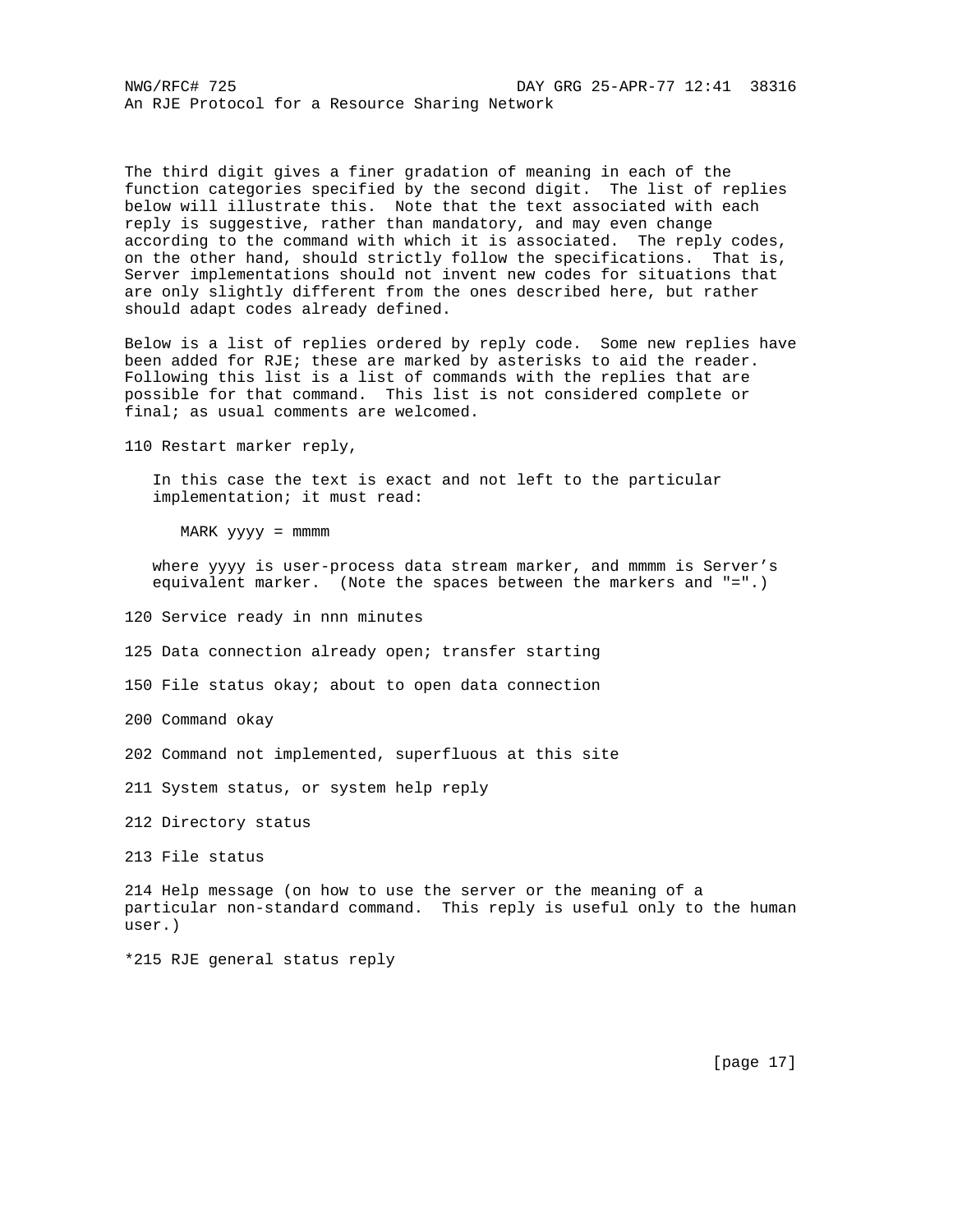\*216 job status reply \*217 RJE user's jobs status reply 220 Service ready for new user 221 Service closing TELNET connecton (logged off if appropriate) 225 Data connection open; no transfer in progress 226 Closing data connection; requested file action successful (for example, file transfer or file abort.) 227 Entering [passive, active] mode 230 User logged in 250 Requested file action okay, completed \*260 Job <job-id> has completed \*261 Output ready. Type an empty line when ready \*262 Job <job-id> IS ALLOCATED pathname \*263 Job <job-id> cancelled as requested \*264 Job <job-id> altered as requested to state status 331 User name okay, need password 332 Need account for login 350 Requested file action held in abeyance, pending further information 354 Start mail input; end with CRLF, CRLF \*360 Job <job-id> successfully submitted 421 Service not available, closing Telnet connecton. (This may be a reply to any command if the service knows it must shut down.) 425 Can't open data connection

426 Connection trouble, closed; transfer aborted

[page 18]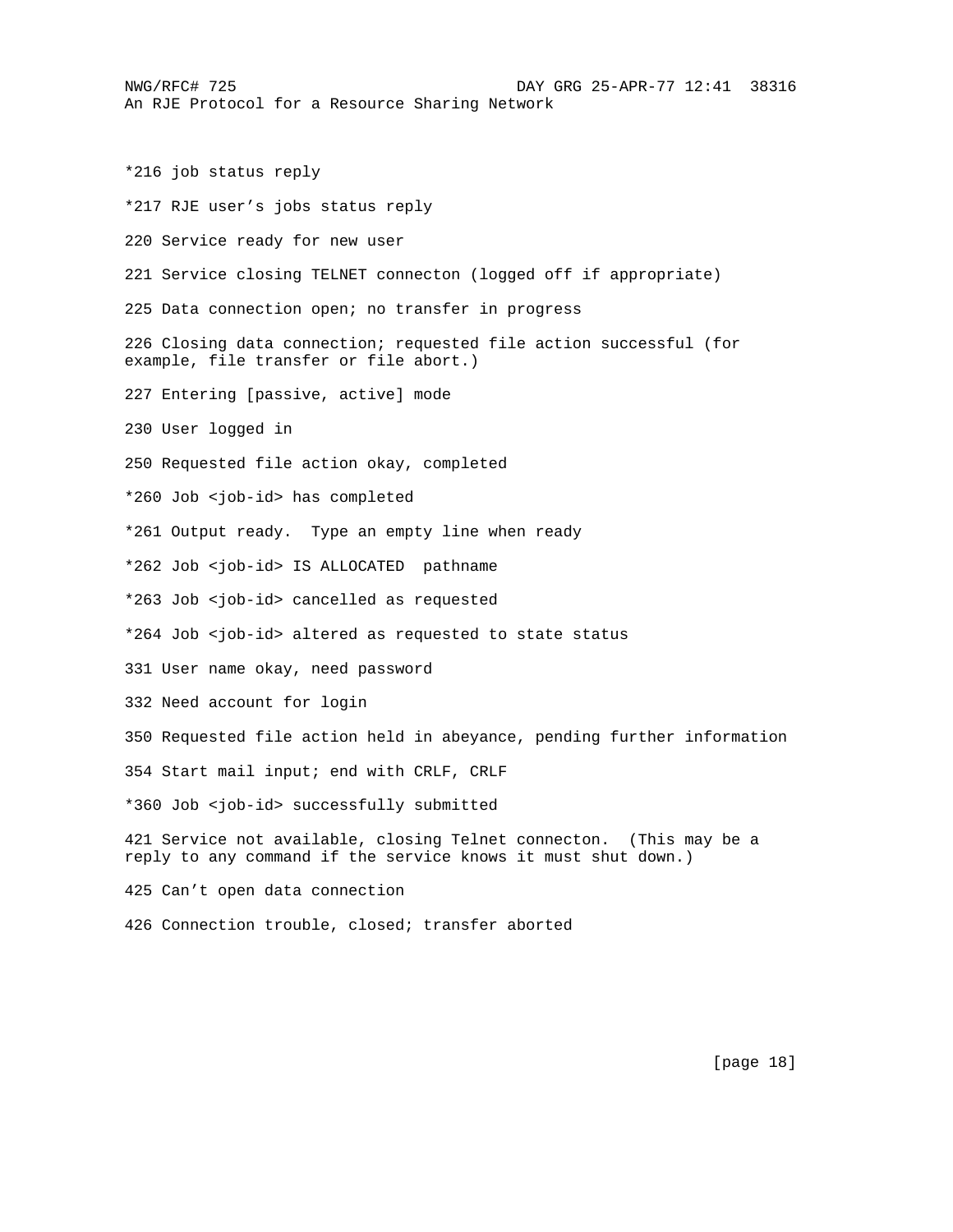NWG/RFC# 725 DAY GRG 25-APR-77 12:41 38316 An RJE Protocol for a Resource Sharing Network 450 Requested file action not taken; file unavailable (e.g., file not found, no access) 451 Requested action aborted; local error in processing 452 Requested action not taken: insufficient storage space in system 500 Syntax error, command unrecognized (This may include errors such as command line too long.) 501 Syntax error in parameters or arguments 502 Command not implemented 503 Bad sequence of commands 504 Command not implemented for that parameter 530 Not logged in 532 Need account for storing files 550 Requested action not taken: file unavailable (e.g., file busy) 552 Requested file action aborted: exceeded storage allocation for current directory or dataset) 553 Requested action not taken: file name not allowed \*563 Job <job-id> is not known to the system \*564 Requested alteration is not permitted for the specified job. Reply codes for RJE USER 230 530 500, 501, 421 331, 332

PASS

[page 19]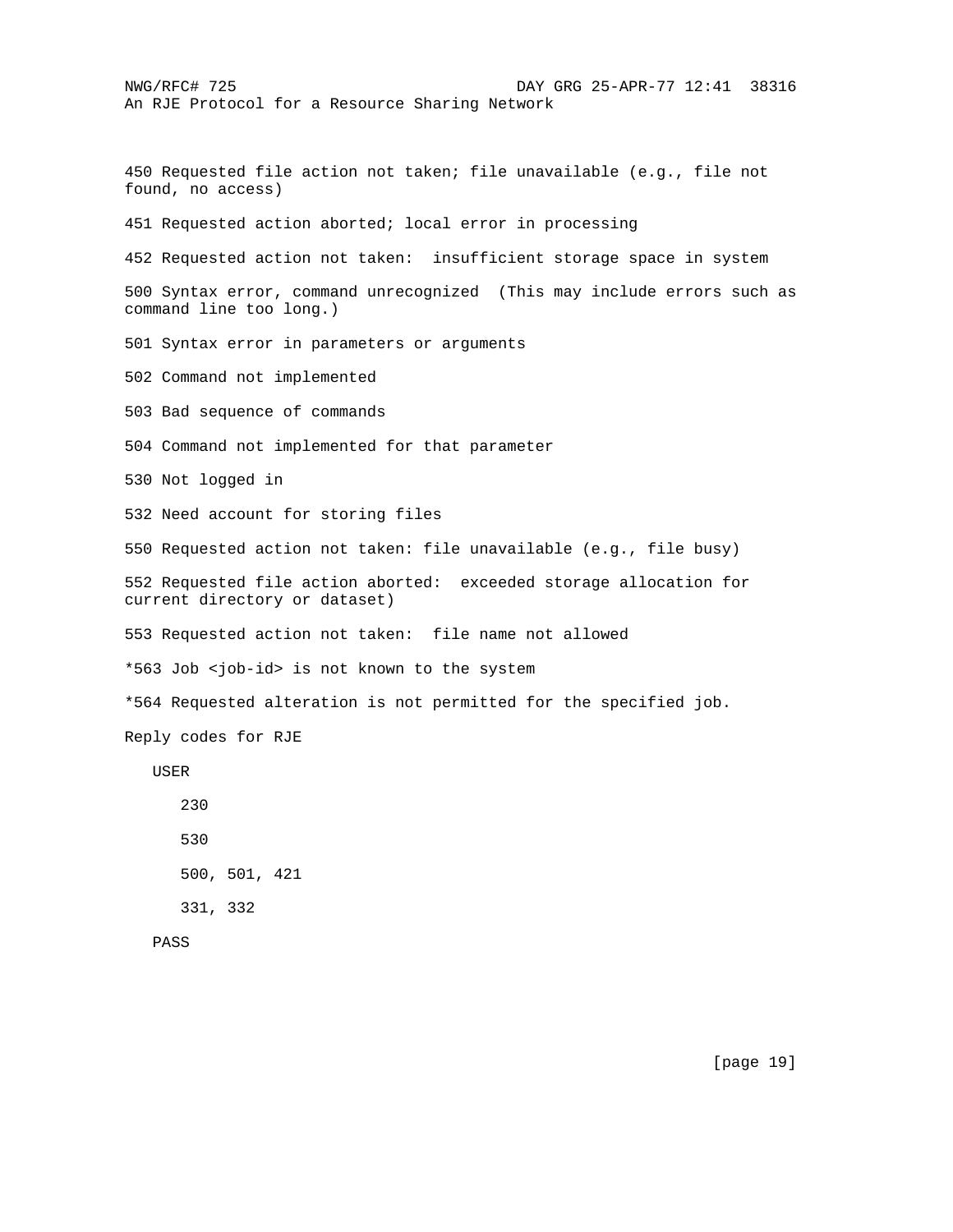230 202 530 500, 501, 503, 421 332 ACCT 230 202 530 500, 501, 503, 421 BYE 221 500 REINIT 120 220 220 421 500, 502 ABORT 225, 226 500, 501, 502, 421 STATUS 211, 212, 213

[page 20]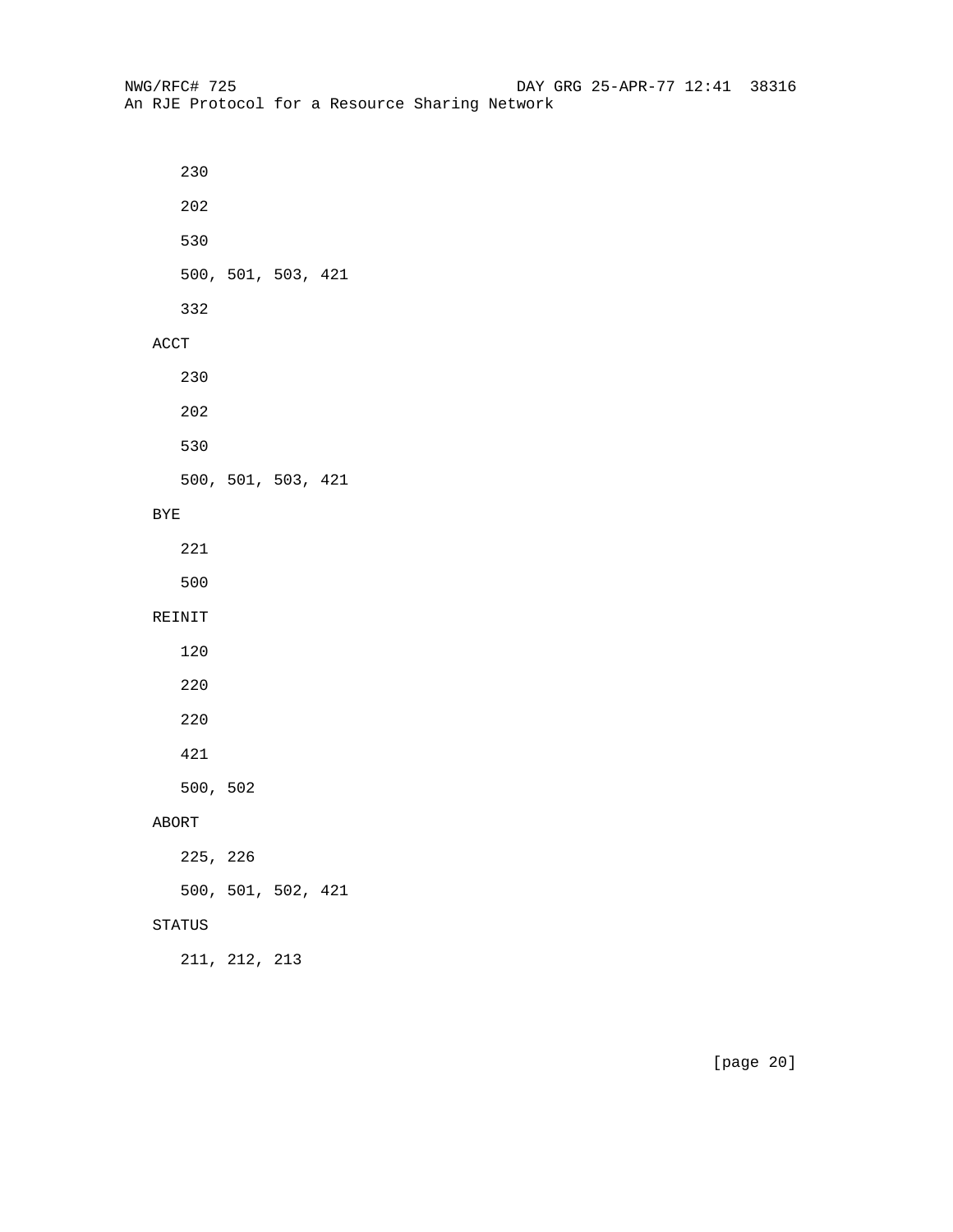450 500, 501, 502, 421, 530 HELP 211, 214 500, 501, 502, 421 SOCK 200 500, 501, 421, 530 BYTE, MODE, TYPE, STRU 200 500, 501, 504, 421, 530 SCHED 360 JOB <job-id> successfully submitted 260 Job <job-id> has completed. 125 500 425, 426 501 226 504, 532 OUTPUT 261 Output ready. Type an empty line when ready. 125 Transfer started 226 500 425, 426 501 110 OUTDEF

[page 21]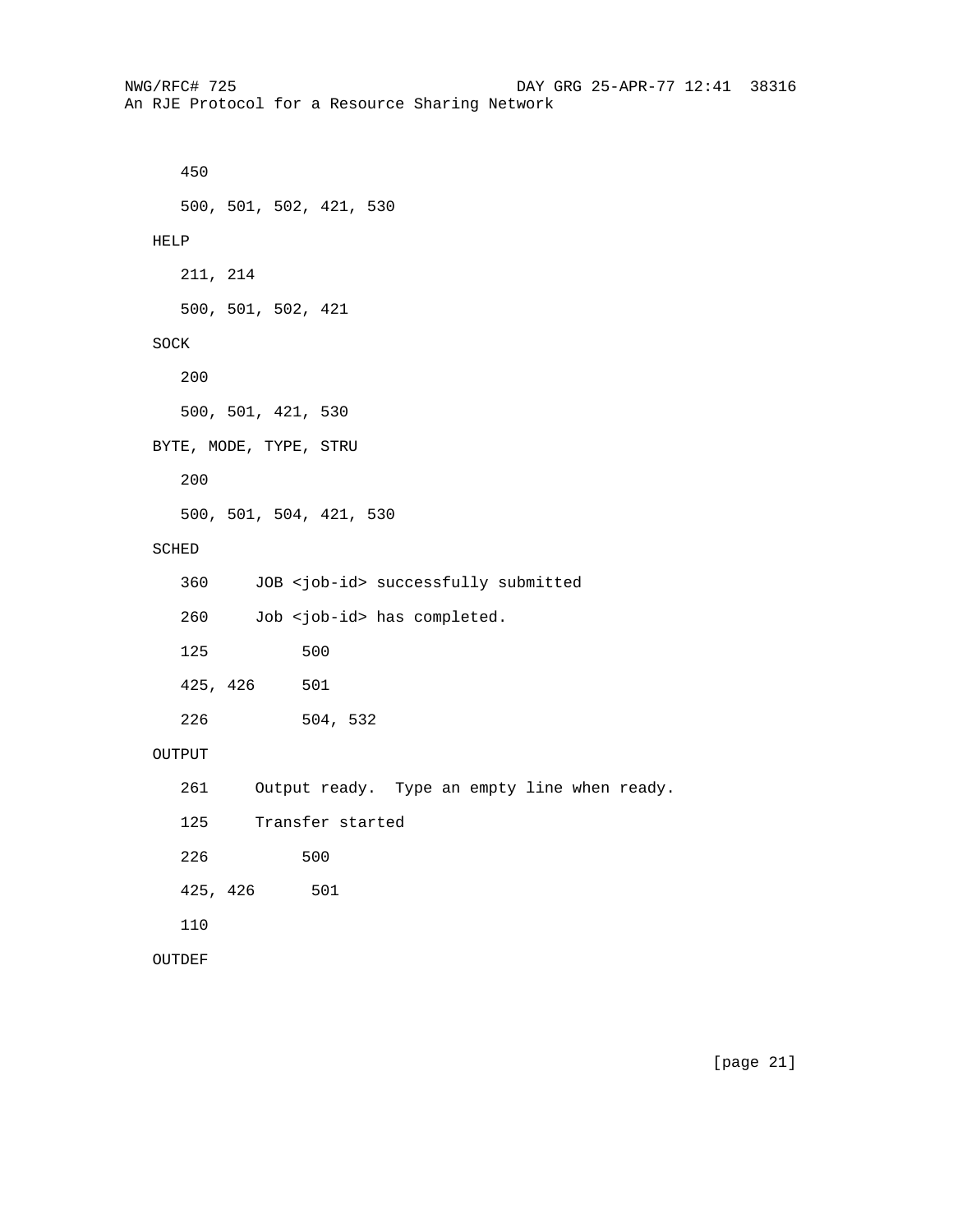| 225                                                  |                                                  |     |     |  |  | Data connection opened, no transfer in progress. |  |
|------------------------------------------------------|--------------------------------------------------|-----|-----|--|--|--------------------------------------------------|--|
| 425                                                  | 500                                              |     |     |  |  |                                                  |  |
|                                                      | 501                                              |     |     |  |  |                                                  |  |
|                                                      | 504                                              |     |     |  |  |                                                  |  |
| INDEF                                                |                                                  |     |     |  |  |                                                  |  |
| 225                                                  | 500                                              |     |     |  |  |                                                  |  |
| 425                                                  | 501                                              |     |     |  |  |                                                  |  |
|                                                      | 504                                              |     |     |  |  |                                                  |  |
| INPATH/OUTPATH                                       |                                                  |     |     |  |  |                                                  |  |
| 262                                                  | JOB <job-id> IS ALLOCATED PATHNAME &gt;</job-id> |     |     |  |  |                                                  |  |
|                                                      | 500                                              | 504 |     |  |  |                                                  |  |
|                                                      | 501                                              |     |     |  |  |                                                  |  |
| DISCARD                                              |                                                  |     |     |  |  |                                                  |  |
|                                                      | 250                                              | 500 | 530 |  |  |                                                  |  |
|                                                      | 450                                              | 501 |     |  |  |                                                  |  |
|                                                      | 550                                              | 502 |     |  |  |                                                  |  |
|                                                      |                                                  | 421 |     |  |  |                                                  |  |
| CANCEL                                               |                                                  |     |     |  |  |                                                  |  |
| Job <job-id> Cancelled as requested<br/>263</job-id> |                                                  |     |     |  |  |                                                  |  |
|                                                      | 500                                              | 504 |     |  |  |                                                  |  |
|                                                      | 501                                              |     |     |  |  |                                                  |  |
|                                                      | 502                                              |     |     |  |  |                                                  |  |
| 563                                                  | Job <job-id> is not known to the system</job-id> |     |     |  |  |                                                  |  |

[page 22]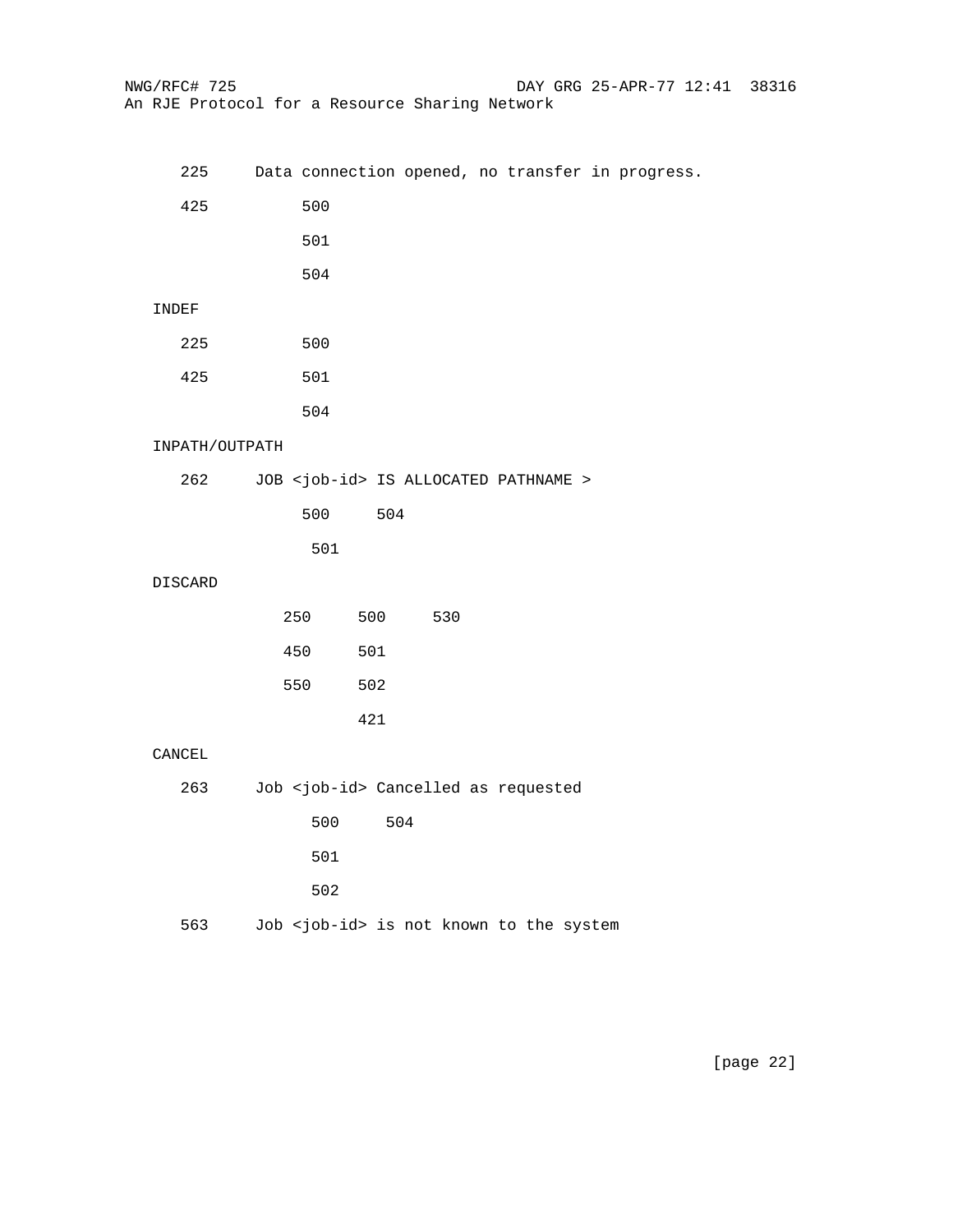NWG/RFC# 725 DAY GRG 25-APR-77 12:41 38316 An RJE Protocol for a Resource Sharing Network 564 Requested Alteration is not permitted for the specific job. STATUS 215 RJE general status reply 216 RJE job status reply 217 RJE user's jobs status reply 500, 501, 502, 504 ALTER 264 Job <job-id> altered as requested to state status 500, 501, 502, 504 563, 564 SITE 200 500, 501, 502, 504 OP 200 500, 501, 502, 504

[page 23]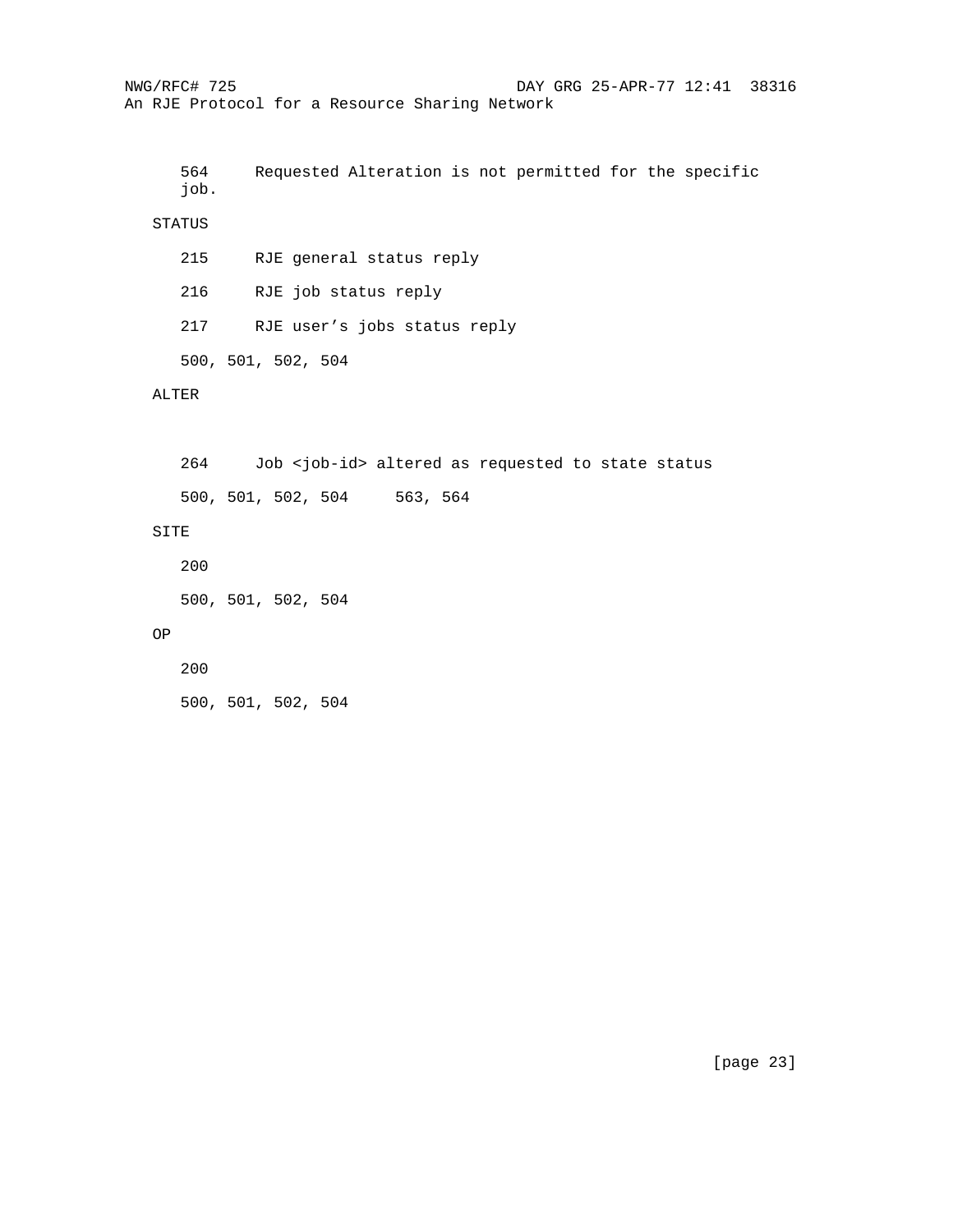```
References
----------
```
Braden, R.

1971 "Interim NETRJS Specifications", RFC 189, NIC 7133.

Bressler, R.; Guida, R.; and McKenzie, A.

1972 "Remote Job Entry Protocol", RFC 407

Neigus, N.

1973 "The File Transfer Protocol", RFC 542.

Neigus, N.; Pogran, K.; and Postel, J.

1974 "A New Schema for FTP Reply Codes", RFC 640.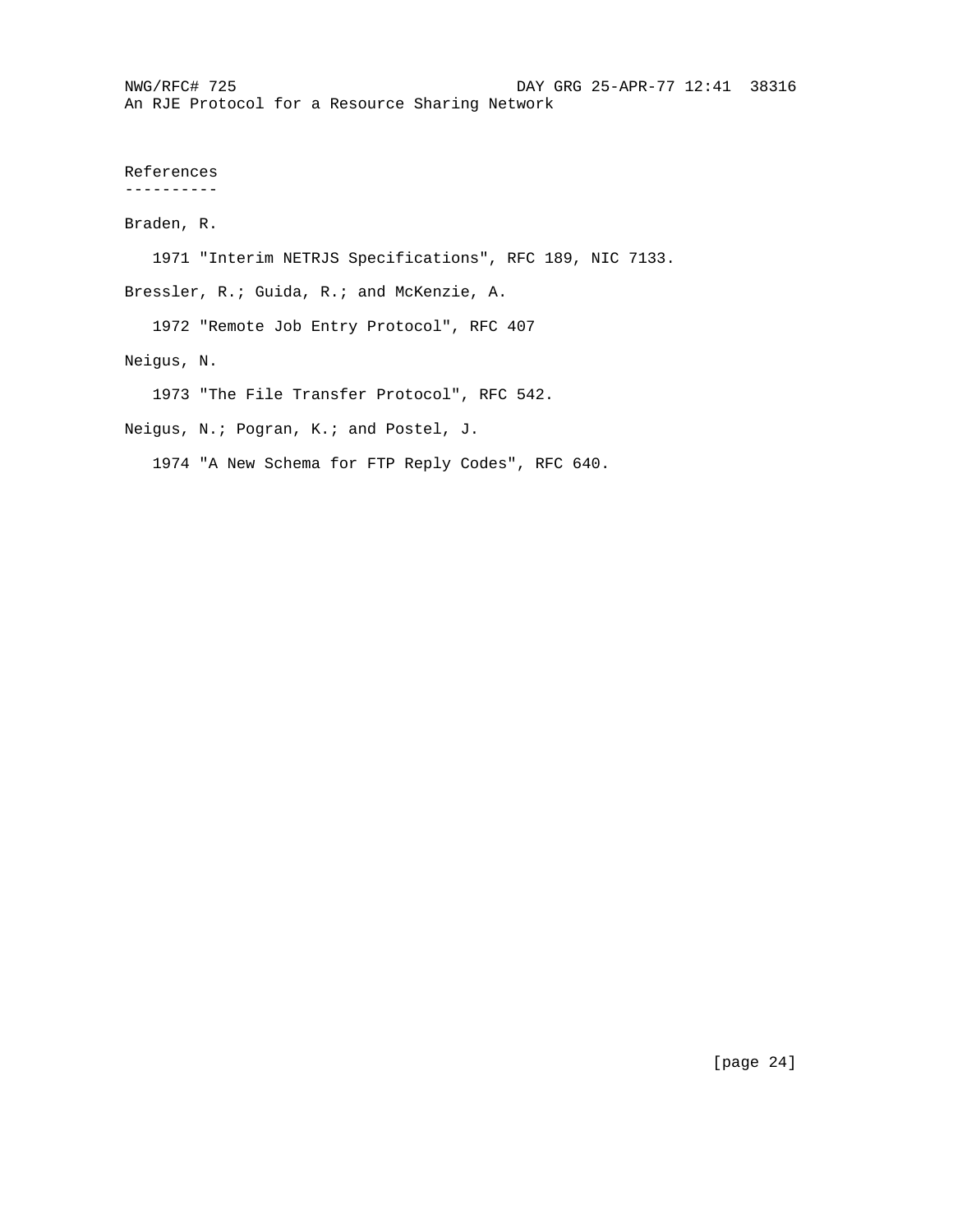Figures

-------

| $- - - - - -$ |             |  |                   |            |  |
|---------------|-------------|--|-------------------|------------|--|
|               |             |  |                   |            |  |
| user          |             |  |                   |            |  |
| RJE           |             |  |                   |            |  |
| ! interface ! |             |  |                   |            |  |
|               |             |  |                   |            |  |
|               |             |  | Telnet Connection |            |  |
|               |             |  |                   |            |  |
|               | ! user      |  |                   | ->! server |  |
|               | ! RJE       |  |                   | ! RJE      |  |
|               | ! module !< |  |                   | module !   |  |
|               |             |  |                   |            |  |
|               |             |  |                   |            |  |

all RJE commands, replies and data on telnet connection

RJE Using Only Telnet

# Figure 1.

 +-----------+ ! user ! ! RJE ! ! interface !<br>+-----------+<br>! +-----------+ +--------+ Telnet Connection +--------+ ! ! user !--------------------------->! server ! -----------! RJE ! RJE Commands and Replies ! RJE ! ! module !<---------------------------! module ! +--------+ +--------+ . The contract of the contract of the contract of the contract of the contract of the contract of the contract +--------+ +--------+ ! data ! RJE Data !transfer!----------------------------!transfer! +--------+ +--------+ If you have a set of the set of the set of the set of the set of the set of the set of the set of the set of t User's Local File System Server's RJE System Card Readers or Line Printers

RJE Using a Separate Data Connection

Figure 2.

[page 25]